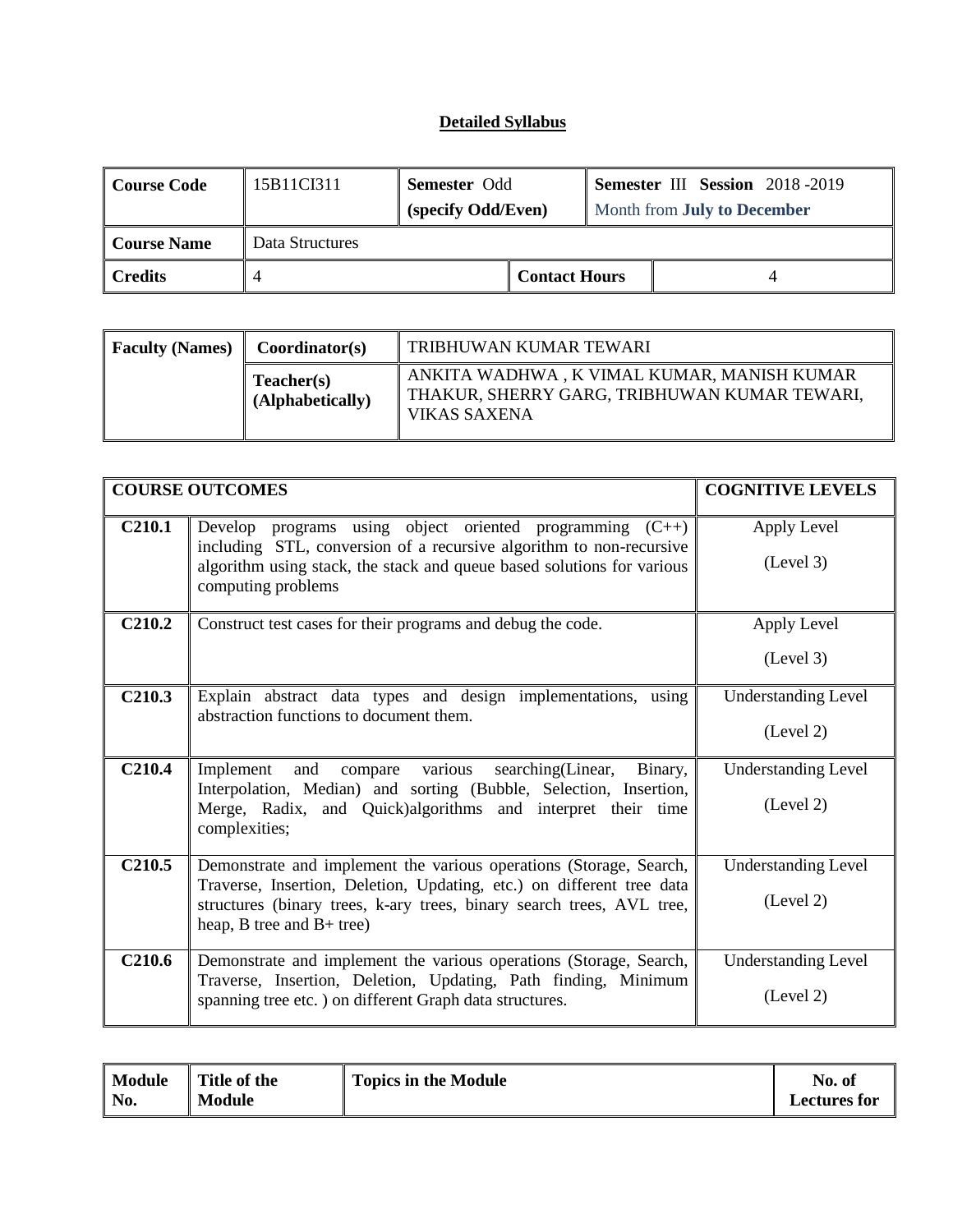|                                                                             |                                      |                                                                                                                                                                                                                                                                                                                         | the module |
|-----------------------------------------------------------------------------|--------------------------------------|-------------------------------------------------------------------------------------------------------------------------------------------------------------------------------------------------------------------------------------------------------------------------------------------------------------------------|------------|
| 1.                                                                          | <b>Basics of OOP</b>                 | Class diagram, Polymorphism, Template, STL, Introduction<br>to SDLC, Testing fundamentals and test-case generation,                                                                                                                                                                                                     | 8          |
| 2.                                                                          | Searching and<br>Sorting             | Searching, Sorting (Merge, Quick, Radix, Bucket), Simple<br>fractal graphics;                                                                                                                                                                                                                                           | 6          |
| 3.                                                                          | Liners data<br><b>Structures</b>     | ADT, Time and space complexity, analysis of algorithms,<br>Stack & Queue based applications, Recursion removal,                                                                                                                                                                                                         | 6          |
| 4.                                                                          | Non-linear Data<br><b>Structures</b> | Binary tree, k-ary tree, BST, Threaded Tree, AVL Tree, B<br>Tree, B+ Tree, Heap and Priority Queue, Hashing, Set,<br>Multiset, Dictionary, Maps, Graphs and basic algorithms,<br>e.g., traversal, spanning tree, isomorphism. Data structure<br>evaluation.                                                             | 16         |
| 5.                                                                          | Advanced<br>Programming<br>issues    | Memory management (garbage collection), Assertion,<br>Defensive programming (e.g. secure coding, exception<br>handling), Code reviews, Program correctness (The role and<br>the use of contracts, including pre- and post-conditions),<br>Unit testing, Event-Driven and Reactive Programming,<br>Debugging techniques. | 6          |
|                                                                             |                                      | <b>Total number of Lectures</b>                                                                                                                                                                                                                                                                                         | 42         |
| <b>Evaluation Criteria</b>                                                  |                                      |                                                                                                                                                                                                                                                                                                                         |            |
| <b>Components</b><br>T <sub>1</sub><br>T <sub>2</sub><br>TA<br><b>Total</b> | <b>End Semester Examination</b>      | <b>Maximum Marks</b><br>20<br>20<br>35<br>25 (Project(10), Attendance(10), Tutorial Assignments(5))<br>100                                                                                                                                                                                                              |            |

|   | <b>Recommended Reading material:</b> Author(s), Title, Edition, Publisher, Year of Publication etc. (Text books,<br>Reference Books, Journals, Reports, Websites etc. in the IEEE format) |  |  |  |  |
|---|-------------------------------------------------------------------------------------------------------------------------------------------------------------------------------------------|--|--|--|--|
|   | Object Oriented Programming With C++, E Balagurusamy, TMH, 2000                                                                                                                           |  |  |  |  |
|   | Object Oriented Programming in C++, Robert Lafore, SAMS, 2002                                                                                                                             |  |  |  |  |
| 3 | Fundamanetal of Data Structures in C++, Horobitz and Sahni and Mehta, 2009, Galgotia                                                                                                      |  |  |  |  |
|   | Theory and Problems of Data Structures with C++, Shaum's outline, McGraw-hill, 2000                                                                                                       |  |  |  |  |
|   | Course Material supplied at SM                                                                                                                                                            |  |  |  |  |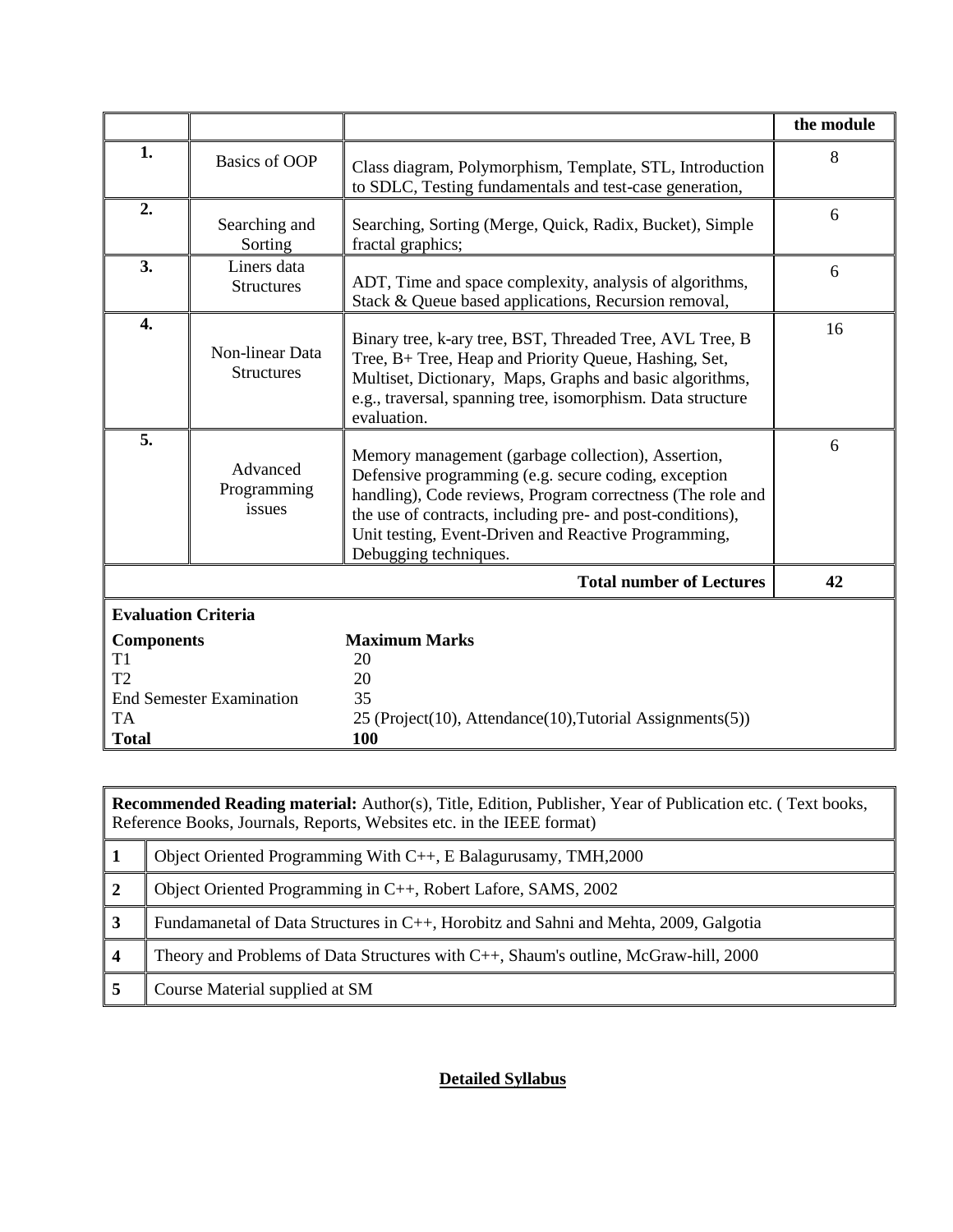# **Lecture-wise Breakup**

| <b>Course Code</b>     | 15B11EC314                      | Semester - Odd                                                                                                         |  | Semester 3, Session 2018-2019<br><b>Months</b> July to Dec |  |
|------------------------|---------------------------------|------------------------------------------------------------------------------------------------------------------------|--|------------------------------------------------------------|--|
| <b>Course Name</b>     | Introduction To Digital Systems |                                                                                                                        |  |                                                            |  |
| <b>Credits</b>         |                                 | <b>Contact Hours</b>                                                                                                   |  |                                                            |  |
| <b>Faculty (Names)</b> | Coordinator(s)                  | Satyendra Kumar(CCC)<br>Ankur Bhardwaj<br>2 <sub>1</sub>                                                               |  |                                                            |  |
|                        | Teacher(s)<br>(Alphabetically)  | Ankur Bhardwaj, Ekta Goel, Saurabh Chaturvedi, Sumegha Yadav<br>Dr. Kaushal Nigam, Dr. Gopal Rawat and Dr. Parul Arora |  |                                                            |  |
|                        |                                 |                                                                                                                        |  |                                                            |  |

|                    | <b>COURSE OUTCOMES</b>                                                                                         | <b>COGNITIVE LEVELS</b>  |
|--------------------|----------------------------------------------------------------------------------------------------------------|--------------------------|
| C <sub>211.1</sub> | familiarize with the fundamentals of number system, Boolean algebra<br>and Boolean minimization techniques.    | Applying (Level III)     |
| C <sub>211.2</sub> | analyze and design combinational circuits using logic gates.                                                   | Analyzing (Level IV)     |
| C <sub>211.3</sub> | analyze state diagram and design sequential logic circuits using flip<br>flops.                                | Analyzing(Level IV)      |
| C <sub>211.4</sub> | understand the classification of signals $\&$ systems and learn basic<br>signal operations & Fourier analysis. | Analyzing(Level IV)      |
| C <sub>211.5</sub> | understand various steps involved in digitization and transmission of a<br>signal.                             | Understanding (Level II) |

| <b>Module</b><br>No. | Title of the<br><b>Module</b>                               | <b>Topics in the Module</b>                                                                                                                                                                                                                                                                                                                                                                   | No. of<br><b>Lectures for</b><br>the module |
|----------------------|-------------------------------------------------------------|-----------------------------------------------------------------------------------------------------------------------------------------------------------------------------------------------------------------------------------------------------------------------------------------------------------------------------------------------------------------------------------------------|---------------------------------------------|
| 1.                   | Minimization<br>Techniques and<br>Combinational<br>Circuits | Number system, Karnaugh Map, Quine-McCluskey<br>method, Prime Implicants, Essential Prime Implicants,<br>adder, subtractor, multiplexer, demultiplexer, encoder,<br>decoder, comparator and code converters                                                                                                                                                                                   | 9                                           |
| 2.                   | Flip-Flops                                                  | SR, JK, Master Slave JK, T And D; Excitation Tables,<br>Conversion of Flip-Flops                                                                                                                                                                                                                                                                                                              | 3                                           |
| 3.                   | Counters                                                    | Synchronous and Asynchronous Counters, Design of<br>Counters Using Flip- Flops, Registers, Shift Registers,<br>Counters Using Shift Registers; State Diagram Design,<br>Analysis of Sequential Circuits Using Flip-Flops                                                                                                                                                                      | 8                                           |
| 4.                   | Signals and<br>systems                                      | Signals and classification of signals: Continuous time and<br>discrete time, Even and odd, periodic and non-periodic,<br>Energy and Power signals, Basic signals - unit impulse, unit<br>step and unit ramp. Basic operations of signals: time-<br>scaling, time-shifting, etc. Systems and classification of<br>systems: cont and discrete, Linear and non-linear, causal<br>and non-causal. | 5                                           |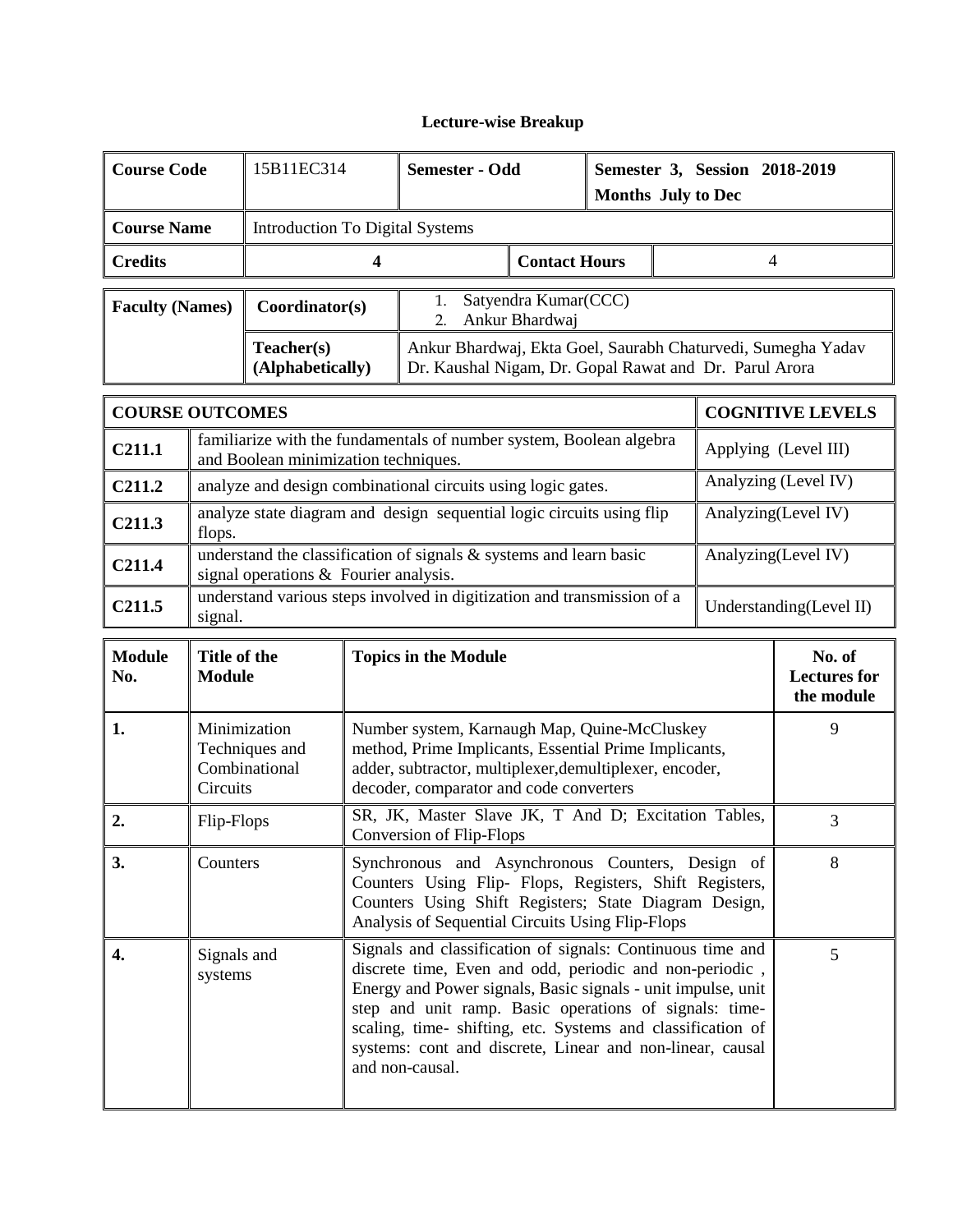| 5.                                                            | <b>Fourier Analysis</b>                                                                                                    | Fourier Series, Fourier transform, Fourier Transform pair of<br>standard signals and properties of Fourier Transform.<br>Discrete Fourier Transform(DFT), properties and DFT<br>standard signal pairs.                                                               | 5  |  |  |  |
|---------------------------------------------------------------|----------------------------------------------------------------------------------------------------------------------------|----------------------------------------------------------------------------------------------------------------------------------------------------------------------------------------------------------------------------------------------------------------------|----|--|--|--|
| 6.                                                            | Sampling and<br>Pulse code<br>modulation                                                                                   | Sampling theorem, proof of sampling theorem, Nyquist rate<br>and Nyquist interval. Quantization (Mid rise and Mid<br>tread), Quantization error, PCM (modulator<br>and<br>demodulator), Transmission bandwidth in PCM, Signal to<br>quantization noise ratio of PCM. | 6  |  |  |  |
| 7.                                                            | Digital modulation<br>techniques and<br>Line coding                                                                        | BASK, BFSK and BPSK modulation techniques with<br>modulaor and demodulator. DPCM, Linear DM and basics<br>of ADM.<br>Line coding formats- UNRZ, URZ, BNRZ, BRZ, AMI-<br>NRZ, AMI-RZ and Manchester.                                                                  | 6  |  |  |  |
|                                                               |                                                                                                                            | <b>Total number of Lectures</b>                                                                                                                                                                                                                                      | 42 |  |  |  |
|                                                               | <b>Evaluation Criteria</b>                                                                                                 |                                                                                                                                                                                                                                                                      |    |  |  |  |
| T <sub>1</sub><br>T <sub>2</sub><br><b>TA</b><br><b>Total</b> | <b>Components</b><br><b>End Semester Examination</b>                                                                       | <b>Maximum Marks</b><br>20<br>20<br>35<br>$25(10 - \text{attendance}, 10 - \text{Quiz/Assignment/tutorial}, 5 - \text{Class performance})$<br>100                                                                                                                    |    |  |  |  |
|                                                               |                                                                                                                            | Recommended Reading material: Author(s), Title, Edition, Publisher, Year of Publication etc. (Text books,                                                                                                                                                            |    |  |  |  |
|                                                               |                                                                                                                            | Reference Books, Journals, Reports, Websites etc. in the IEEE format)                                                                                                                                                                                                |    |  |  |  |
| 1.                                                            | Salivahanan, S., and S. Arivazhagan. Digital circuits and design. Vikas publishing house PVT Limited.                      |                                                                                                                                                                                                                                                                      |    |  |  |  |
| 2.                                                            | Oppenheim, Alan V., Alan S. Willsky, and Syed Hamid Nawab. "Signals and Systems," Prentice-Hall<br><b>Englewood Cliffs</b> |                                                                                                                                                                                                                                                                      |    |  |  |  |
| 3.                                                            |                                                                                                                            | S. Haykin Digital Communications John Wiley & Sons, 2001                                                                                                                                                                                                             |    |  |  |  |
| 4.                                                            | H. Taub & D. L. Schilling, Principles of Communication Systems, 2nd edition, McGraw-Hill Higher<br>Education.              |                                                                                                                                                                                                                                                                      |    |  |  |  |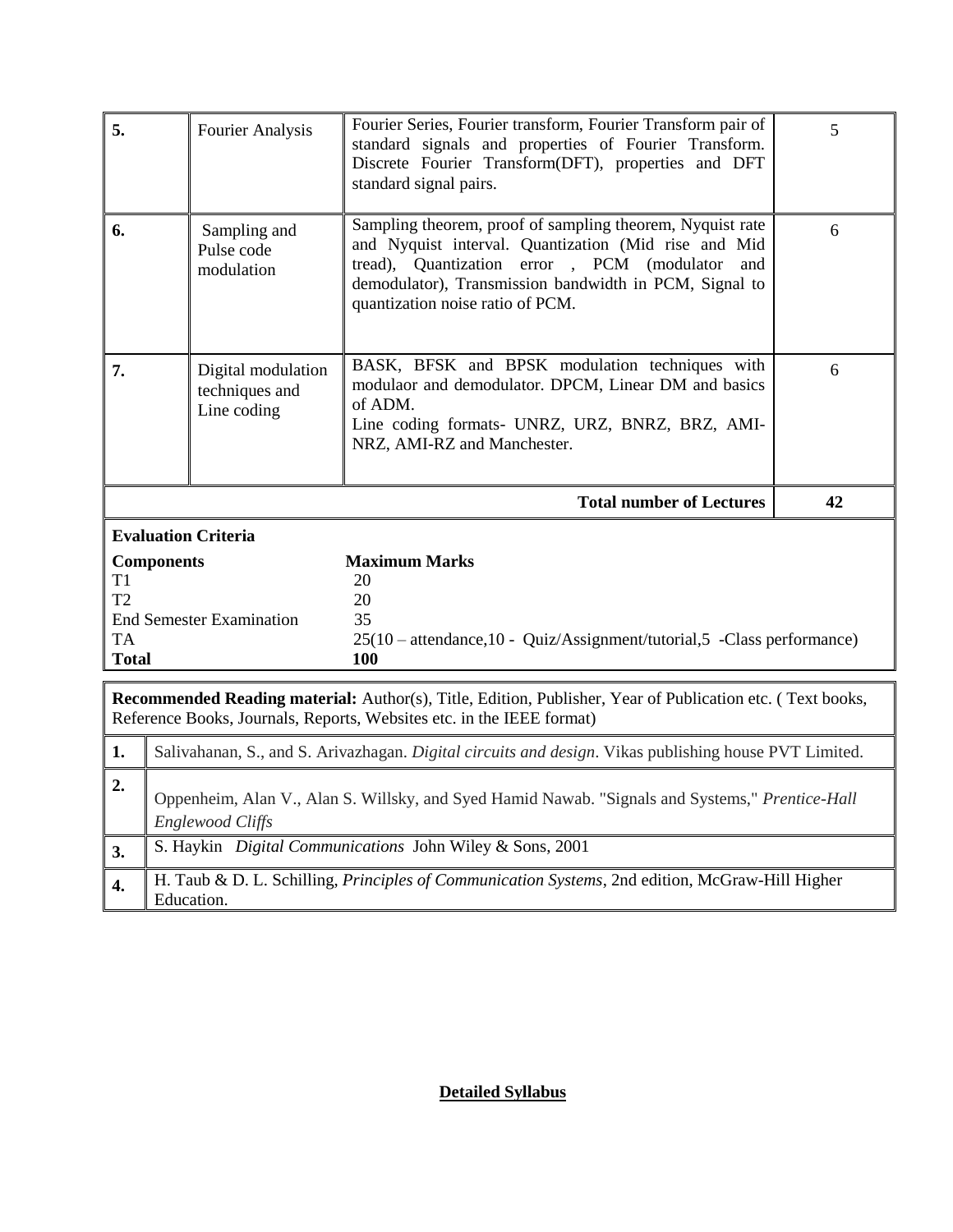# **Lab-wise Breakup**

| <b>Course Code</b>     | 15B17EC374                     | <b>Semester-Odd</b><br>(specify Odd/Even) |  | Semester III Session 2018-2019<br>Month from: July 2018 to Dec. 2018 |            |
|------------------------|--------------------------------|-------------------------------------------|--|----------------------------------------------------------------------|------------|
| <b>Course Name</b>     | DIGITAL SYSTEMS LAB            |                                           |  |                                                                      |            |
| <b>Credits</b>         |                                | <b>Contact Hours</b>                      |  |                                                                      | 2 Hrs/Week |
| <b>Faculty (Names)</b> | Coordinator(s)                 | Kaushal Nigam, Saurabh Chaturvedi         |  |                                                                      |            |
|                        | Teacher(s)<br>(Alphabetically) | Satyendra Kumar, Gopal Rawat, Parul Arora |  |                                                                      |            |

|                    | <b>COURSE OUTCOMES</b>                                                                                                                            | <b>COGNITIVE LEVELS</b> |
|--------------------|---------------------------------------------------------------------------------------------------------------------------------------------------|-------------------------|
| C <sub>272.1</sub> | Recall the concepts of basic digital electronic circuits, such as logic<br>gates and combinational circuits and Sequential Circuits               | Remembering (Level I)   |
| C <sub>272.2</sub> | Understand the MATLAB programming language and computing<br>environment                                                                           | Understanding(Level II) |
| C <sub>272.3</sub> | Apply the theory of digital electronics, signals and systems, digital<br>signal processing and digital communication and write MATLAB<br>programs | Applying (Level III)    |
| C <sub>272.4</sub> | Analyze various digital circuits and systems, model them using<br>MATLAB language and examine their simulation responses                          | Analysing (Level IV)    |

| <b>Module</b><br>No. | <b>Title of the Module</b>                                          | <b>List of Experiments</b>                                                                                                                                                                       | $\bf CO$           |
|----------------------|---------------------------------------------------------------------|--------------------------------------------------------------------------------------------------------------------------------------------------------------------------------------------------|--------------------|
| 1.                   | Study of logic gates<br>and verification of<br>Boolean Laws         | To verify the truth table of basic logic gates AND, OR, NOT,<br>NAND, NOR, XOR, XNOR and their realization using<br>universal logic gates.                                                       | C <sub>272.1</sub> |
| 2.                   | Design and<br>Implementation of<br>Adders and<br><b>Subtractors</b> | A) To realize Half adder, Full adder, Half Subtractor and Full<br>Subtractor using logic gates.<br>B) To realize Half Adder, Full adder, Half subtractor and Full<br>subtractor using NAND gate. | C <sub>272.1</sub> |
| 3.                   | Design and Analysis<br>of Decoder                                   | (A) To implement 2-to-4 Decoder and 3-to-8 Decoder using<br>logic gates.<br>(B) To implement Full adder using 3-to-8 Decoder.                                                                    | C <sub>272.1</sub> |
| 4.                   | Design and Analysis<br>of Multiplexer                               | (A) To implement 2-to-1, 4 to 1, 8 to 1 multiplexer using logic<br>gates.<br>(B) To implement Full adder using 4 to 1 multiplexer.                                                               | C <sub>272.1</sub> |
| 5.                   | Study and<br>verification of Flip<br>Flops                          | To Realize and verify the truth table of SR, JK, D and T flip<br>flop.                                                                                                                           | C272.1             |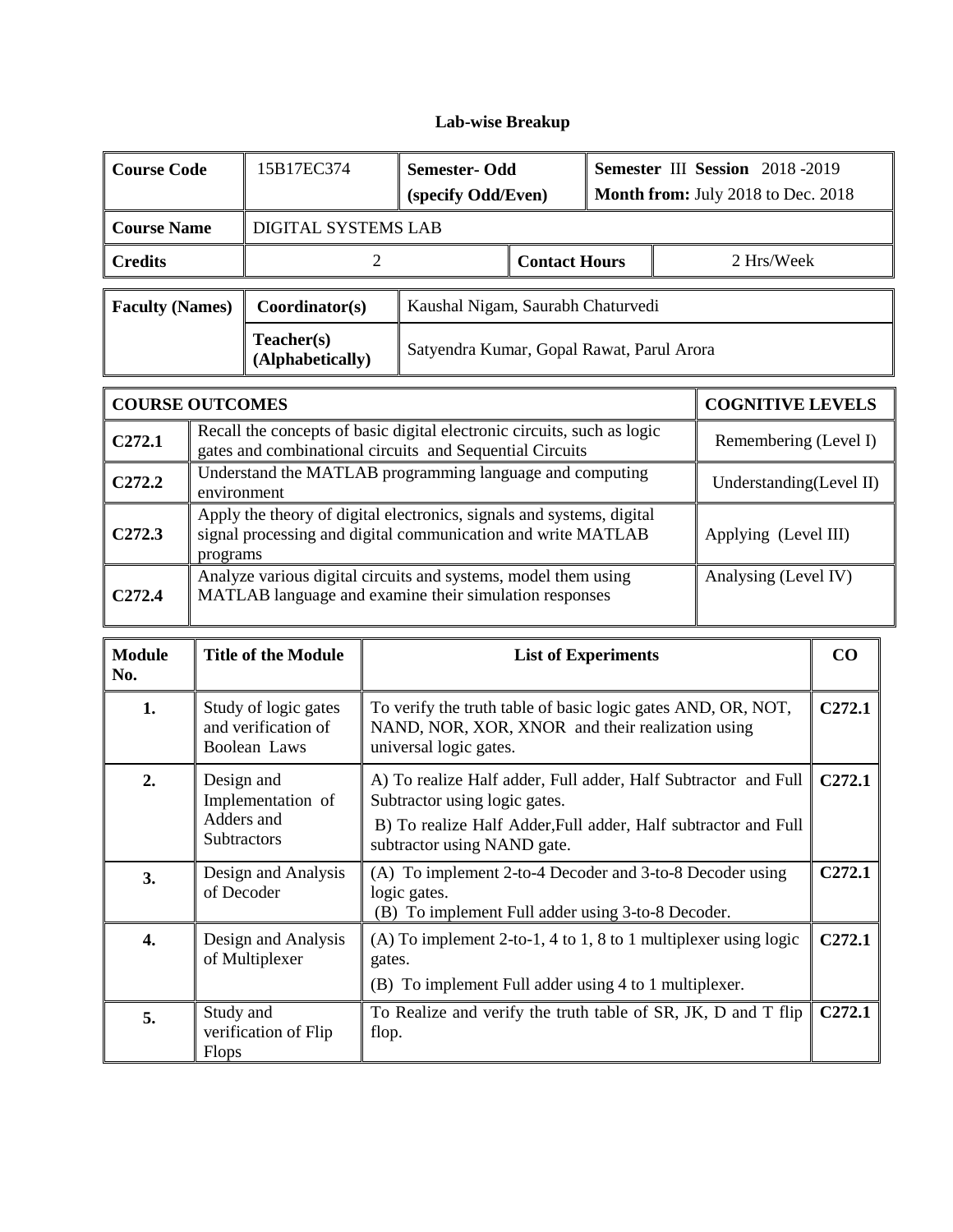| 6.                                              | <b>Study and Analysis</b><br>of Reconstruction<br>Method of Signal                              | To Sample a given signal and reconstruct the signal from<br>sampled waveform.                            | C <sub>272.2</sub><br>$\mathbf{\alpha}$<br>C <sub>272.3</sub> |
|-------------------------------------------------|-------------------------------------------------------------------------------------------------|----------------------------------------------------------------------------------------------------------|---------------------------------------------------------------|
| 7.                                              | <b>Study and Analysis</b><br>of Quantization<br>process                                         | To study the Quantization process of sinusoid signals.                                                   | C <sub>272.3</sub>                                            |
| 8.                                              | <b>Study and Analysis</b><br>of Digital<br>Modulation<br>Technique                              | To study the binary phase shift keying and frequency shifting<br>keying modulation process               | C <sub>272.3</sub>                                            |
| 9.                                              | <b>Study and Analysis</b><br>of Generation of<br>Different Signal in<br>time Domain             | To generate the continuous- Time signals in the time domain<br>and Discrete time signals in Time Domain. | C <sub>272.3</sub><br>$\mathbf{\alpha}$<br>C <sub>272.4</sub> |
| 10.                                             | <b>Study and Analysis</b><br>of Generation of<br>Different Signal in<br><b>Frequency Domain</b> | To generate discrete-Time Signals in the Frequency Domain.                                               | C272.3<br>&<br>C <sub>272.4</sub>                             |
| 11.                                             | Study and<br>Implementation of<br>Digital Filter                                                | To design Digital Filter.                                                                                | C <sub>272.3</sub>                                            |
| <b>Evaluation Criteria</b><br><b>Components</b> |                                                                                                 | <b>Maximum Marks</b>                                                                                     |                                                               |
| Viva1<br>Viva <sub>2</sub>                      |                                                                                                 | 20<br>20                                                                                                 |                                                               |
|                                                 | Report file, Attendance, and D2D                                                                | $60(15+15+30)$                                                                                           |                                                               |
| <b>Total</b>                                    |                                                                                                 | 100                                                                                                      |                                                               |

|                  | <b>Recommended Reading material:</b> Author(s), Title, Edition, Publisher, Year of Publication etc. (Text books,<br>Reference Books, Journals, Reports, Websites etc. in the IEEE format) |
|------------------|-------------------------------------------------------------------------------------------------------------------------------------------------------------------------------------------|
| -1.              | M. Morris Mano, "Digital Design," 3 <sup>rd</sup> Edition, PHI, 2002                                                                                                                      |
| $\overline{2}$ . | A. V. Oppenheim, A. S. Willsky, "Signals and Systems," 2 <sup>nd</sup> Edition, Pearson Education Limited, 2013                                                                           |
| 3.               | A. A. Kumar, "Signals and Systems," 3 <sup>rd</sup> Edition, PHI Learning Pvt. Limited, 2015                                                                                              |
| -4               | S. Haykin, M. Moher, "Introduction to Analog & Digital Communication," 2nd Edition, John Wiley &<br>Sons, 2007                                                                            |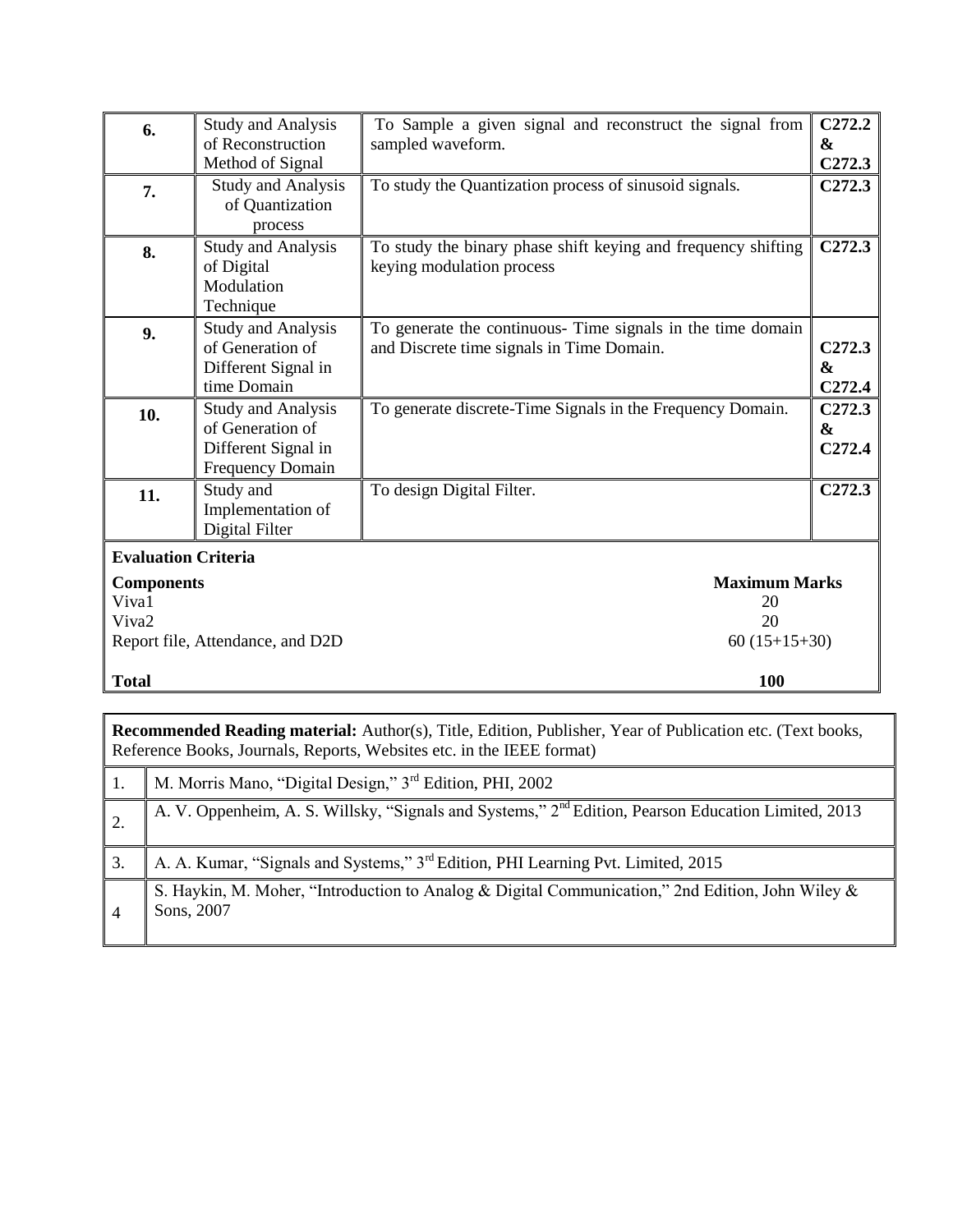### *Lecture-wise Breakup*

| Course Code | 15B11CI312             | Semester : Odd |                      | <b>Semester: Odd Session: 2018-2019</b> |
|-------------|------------------------|----------------|----------------------|-----------------------------------------|
|             |                        |                |                      | Month from July'18 to Dec'18            |
| Course Name | Database Systems & Web |                |                      |                                         |
| Credits     |                        |                | <b>Contact Hours</b> | $4(3+1)$                                |

| <b>Faculty (Names)</b> | Coordinator(s)                 | Mahendra Kumar Gurve                                                                  |
|------------------------|--------------------------------|---------------------------------------------------------------------------------------|
|                        | Teacher(s)<br>(Alphabetically) | Ankit Vidyarthi, Dhanalekshmi G, Indu Chawla, Kashav Ajmera,<br>Megha Rathi, Sangeeta |

|        | <b>COURSE OUTCOMES</b>                                                                                                                                           | <b>COGNITIVE LEVELS</b>         |
|--------|------------------------------------------------------------------------------------------------------------------------------------------------------------------|---------------------------------|
| C312.1 | Explain the basic concepts of Database systems and Web components.                                                                                               | Understand Level (Level)<br>II) |
| C312.2 | Model the real world systems using Entity Relationship Diagrams and<br>convert the ER model into a relational logical schema using various<br>mapping algorithms | Apply Level<br>(Level III)      |
| C312.3 | Develop a simple web application with client and server side scripting<br>using Javascript and PHP and connect with a given relational database                  | Create Level<br>(Level VI)      |
| C312.4 | Make use of SQL commands and relational algebraic expressions for<br>query processing.                                                                           | Apply Level<br>(Level III)      |
| C312.5 | Simplify databases using normalization process based on identified<br>keys and functional dependencies                                                           | Analyse Level<br>(Level IV)     |
| C312.6 | Solve the atomicity, consistency, isolation, durability, transaction, and<br>concurrency related issues of databases                                             | Apply Level<br>(Level III)      |

| Module<br>  No. | Title of the<br>Module       | <b>Topics in the Module</b>                                                                                                                                                                            | No. of<br><b>Lectures for</b><br>the module |
|-----------------|------------------------------|--------------------------------------------------------------------------------------------------------------------------------------------------------------------------------------------------------|---------------------------------------------|
| ' 1.            | Introduction to<br>Databases | Introduction to Databases, Physical Level of Data Storage,<br>Structure of relational databases, Review of SQL Create,<br>Insert, Update, Delete and Select Statements, Overview of<br>NoSQL databases |                                             |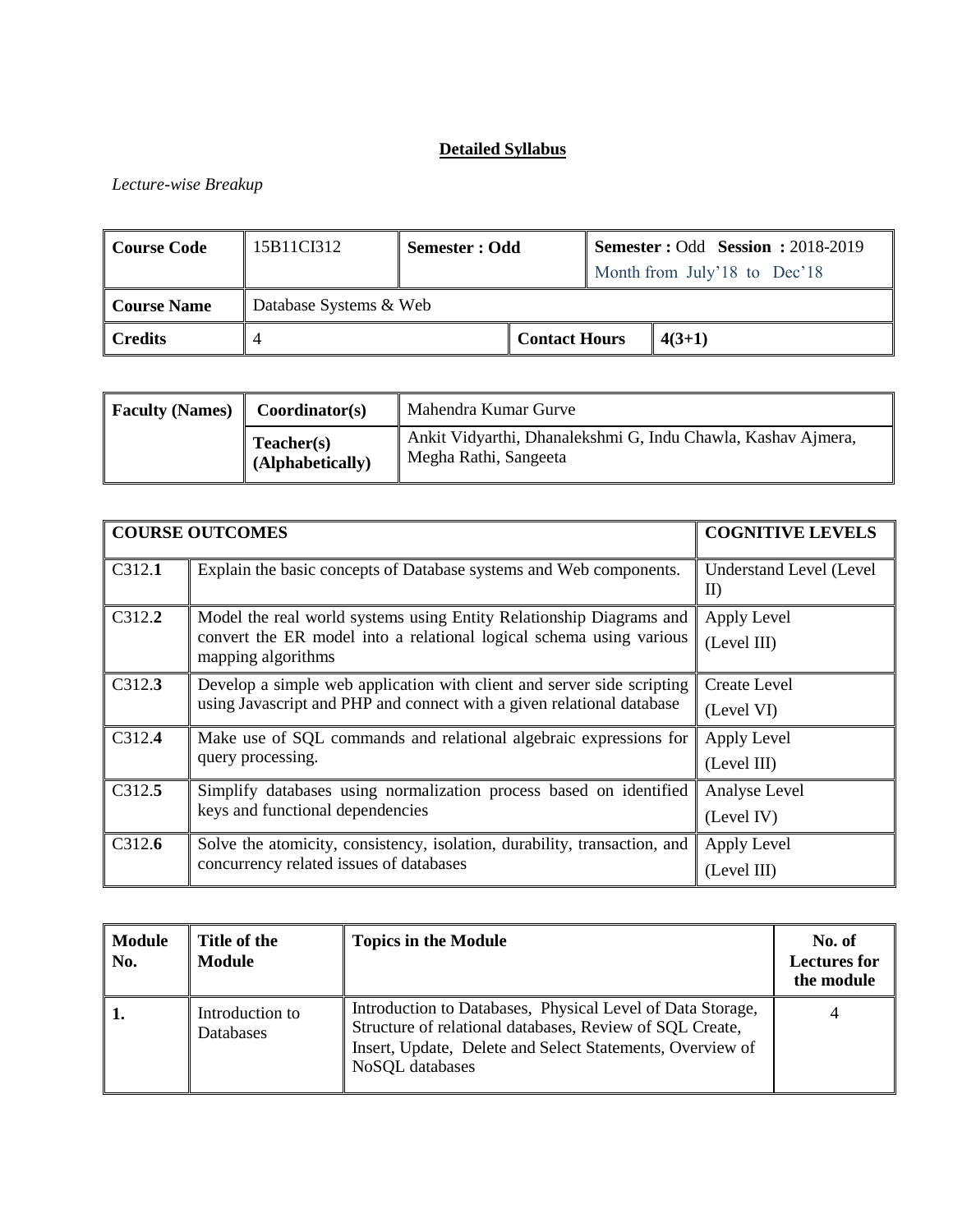| 2.                                                                                 | Web Architecture<br>& Introduction                          | Motivation, characteristics and complexities of web<br>applications, Basics, of Web Server and Application server,<br>differences between web application and conventional<br>software, architecture layers. | $\overline{2}$ |
|------------------------------------------------------------------------------------|-------------------------------------------------------------|--------------------------------------------------------------------------------------------------------------------------------------------------------------------------------------------------------------|----------------|
| 3.                                                                                 | Client Side Web<br>Technology                               | SGML, HTML 5, DHTML, CSS, Java script                                                                                                                                                                        | 3              |
| 4.                                                                                 | Server Side Web<br>Technology                               | PHP, Database Connectivity with PHP                                                                                                                                                                          | $\overline{4}$ |
| 5.                                                                                 | Database Design<br>and ER Model                             | Entity type, Attributes, Relation types, Notations,<br><b>Constraints, Extended ER Features</b>                                                                                                              | $\overline{4}$ |
| 6.                                                                                 | <b>Relational Model</b><br>and Structured<br>Query Language | SQL: Data Definition and Data Manipulation, Relational<br>Algebra                                                                                                                                            | 9              |
| 7.                                                                                 | Procedural<br>Language                                      | PL/SQL: Stored Procedures, Functions, Cursors, Triggers                                                                                                                                                      | $\overline{4}$ |
| 8.                                                                                 | Normalisation                                               | Data Dependencies, 2NF, 3NF, BCNF, building<br>normalised databases                                                                                                                                          | 5              |
| 9.                                                                                 | Transaction<br>Management                                   | Transactions, Concurrency, Recovery, Security                                                                                                                                                                | $\overline{7}$ |
|                                                                                    |                                                             | <b>Total number of Lectures</b>                                                                                                                                                                              | 42             |
|                                                                                    | <b>Evaluation Criteria</b>                                  |                                                                                                                                                                                                              |                |
| <b>Components</b><br>T <sub>1</sub><br>T <sub>2</sub><br><b>TA</b><br><b>Total</b> | <b>End Semester Examination</b>                             | <b>Maximum Marks</b><br>20<br>20<br>35<br>25<br>100                                                                                                                                                          |                |

|            | <b>Recommended Reading material:</b> Author(s), Title, Edition, Publisher, Year of Publication etc. (Text books,<br>Reference Books, Journals, Reports, Websites etc. in the IEEE format) |
|------------|-------------------------------------------------------------------------------------------------------------------------------------------------------------------------------------------|
| 1.         | Henry F Korth, Abraham Silberschatz, S. Sudurshan, Database system concepts, 5 <sup>th</sup> Edition, McGraw-<br>Hill, 2006                                                               |
| $\vert$ 2. | Ramez Elmasri, Shamkant B. Navathe, Fundamentals of Database Systems, 4th Edition, Pearson<br>Education, 2006.                                                                            |
| 3.         | Ramakrishnan, Gehrke, Database Management Systems, Mcgraw-Hill, 3rd Edition, Addison-Weslev, 2006.                                                                                        |
| 4.         | Thomas Connolly, Carolyn Begg, Database Systems-A Practical Approach to design, Implementation and                                                                                        |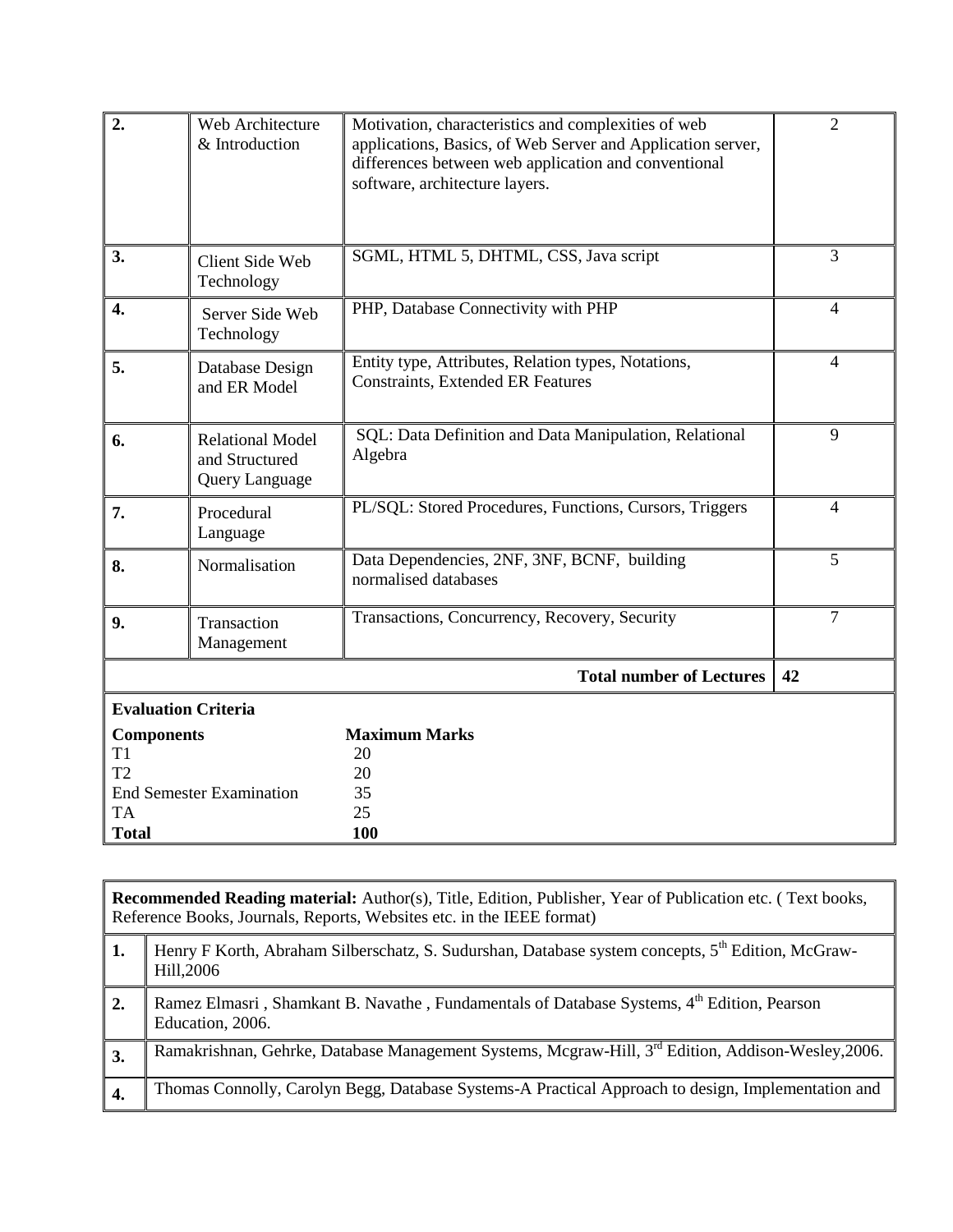|    | Management, 3 <sup>rd</sup> Edition, Addison-Wesley, 2002.                            |
|----|---------------------------------------------------------------------------------------|
|    | "PHP and MYSQL Manual" by Simon Stobart and Mike Vassileiou                           |
| 6. | "PHP and MYSQL Web Development" by Luke Welling and Laura Thomson (Pearson Education) |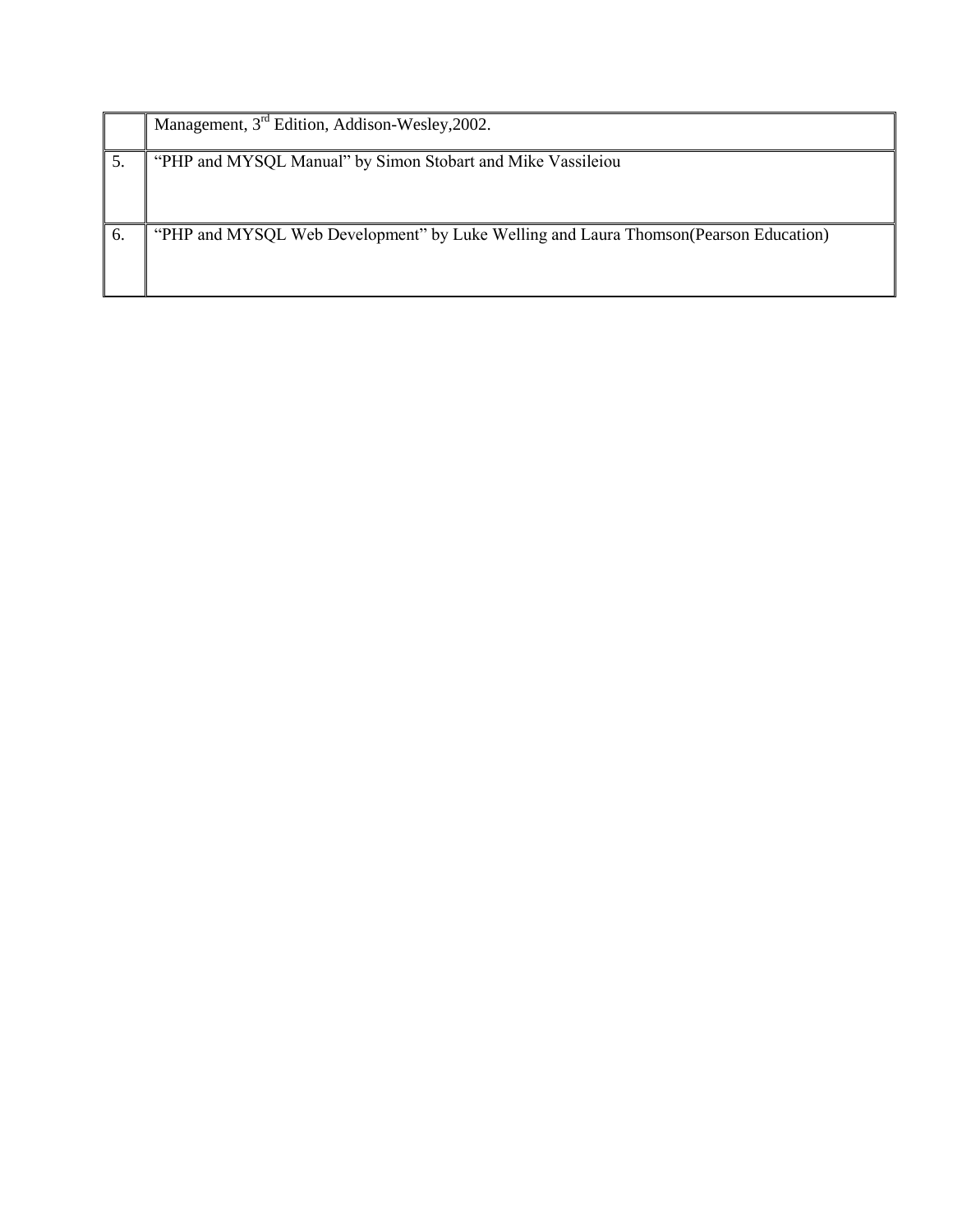| Course Code                     | 15B11CI313                                    | <b>Semester Odd</b> |                      |  | <b>Semester Third Session 2018-2019</b> |
|---------------------------------|-----------------------------------------------|---------------------|----------------------|--|-----------------------------------------|
|                                 |                                               | (specify Odd/Even)  |                      |  | Month from July-December                |
| <b>Course Name</b>              | <b>Computer Organization and Architecture</b> |                     |                      |  |                                         |
| <b>Credits</b><br>$4(L=3, T=1)$ |                                               |                     | <b>Contact Hours</b> |  | $3+1$                                   |

| <b>Faculty (Names)</b> | Coordinator(s)                        | Dr.TajAlam                                                 |
|------------------------|---------------------------------------|------------------------------------------------------------|
|                        | <b>Teacher(s)</b><br>(Alphabetically) | AmarjeetKaur, Hema N., Padam Kumar, PawanUpadhyay, TajAlam |

|                     | <b>COURSE OUTCOMES</b>                                                                                                          | <b>COGNITIVE LEVELS</b>  |
|---------------------|---------------------------------------------------------------------------------------------------------------------------------|--------------------------|
| C <sub>213.1</sub>  | Summarize and compare the different computer systems based on<br>RISC and CISC Architecture.                                    | (Analyze Level) Level 4  |
| C <sub>2</sub> 13.2 | Categorize different types of computers based on Instruction set<br>Architecture.                                               | (Analyze Level) Level 4  |
| C <sub>2</sub> 13.3 | Apply the knowledge of performance metrics to find the performance<br>of systems.                                               | (Apply Level) Level 3    |
| C <sub>213.4</sub>  | Design RISC and CISC based Computer using Hardwired /<br>Microprogrammed Controller.                                            | (Evaluate Level) Level 5 |
| C <sub>213.5</sub>  | Create and analyze an assembly language program of RISC and CISC<br>based systems.                                              | (Evaluate Level) Level 5 |
| C <sub>213.6</sub>  | Apply the knowledge of pipeline, IO and cache to understand these<br>systems. Further, analyze the performance of such systems. | (Analyze Level) Level 4  |

| <b>Module</b><br>No. | Title of the<br><b>Topics in the Module</b><br><b>Module</b> |                                                                                 | No. of<br><b>Lectures for</b><br>the module |
|----------------------|--------------------------------------------------------------|---------------------------------------------------------------------------------|---------------------------------------------|
|                      | Introduction                                                 | Levels in architecture, Virtual machine, Evolution of multi-<br>level machines. | 02                                          |
| 2.                   | of<br>Performance<br>Computer                                | Performance Measures For Computer System                                        | 03                                          |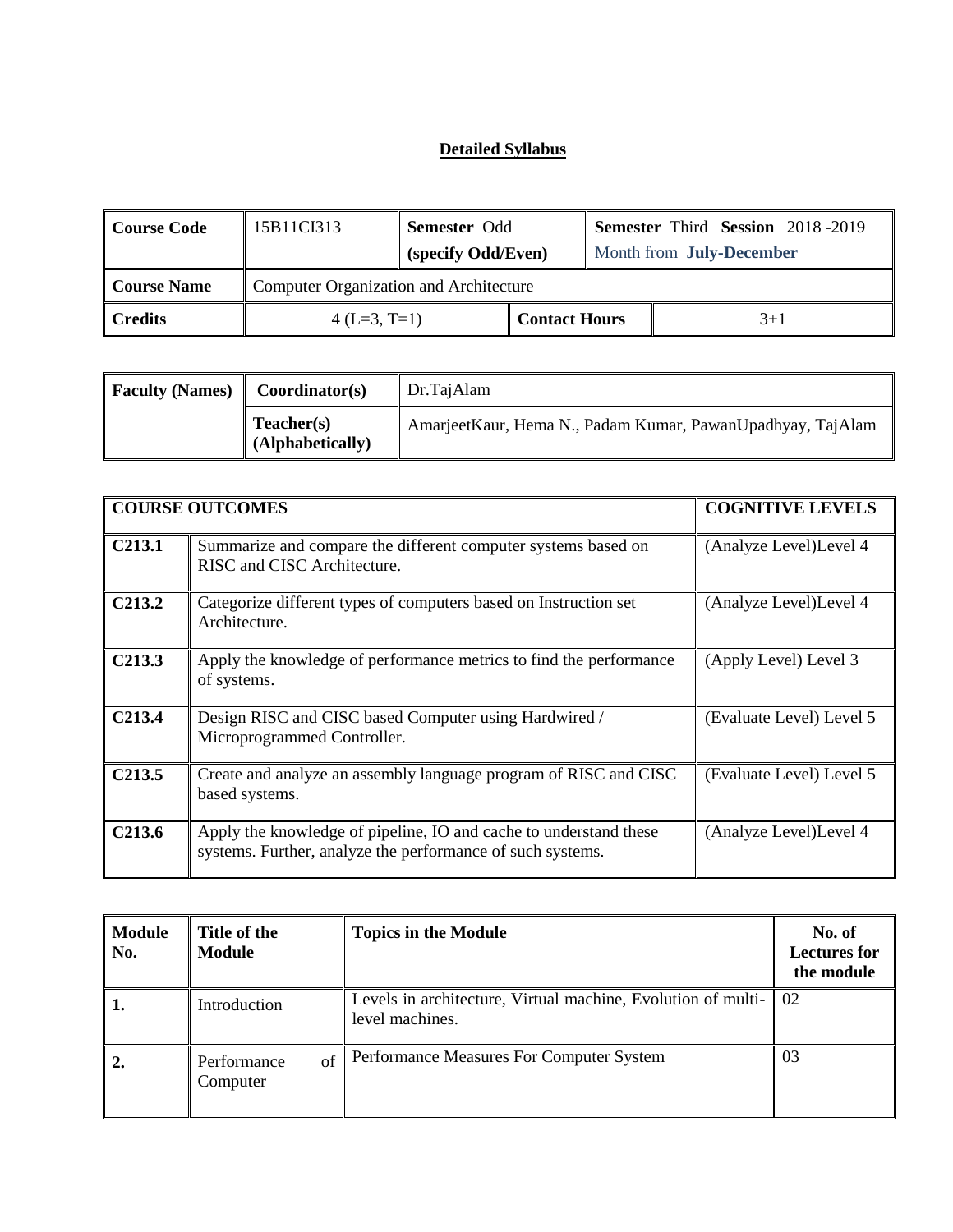| 3.                      | <b>CPU</b> Organization                                 | Data-path<br>Instruction<br>and<br>control,<br>execution,<br>Microinstruction.                                                                                                                      | 03 |  |  |
|-------------------------|---------------------------------------------------------|-----------------------------------------------------------------------------------------------------------------------------------------------------------------------------------------------------|----|--|--|
| 4.                      | Data Path and<br>Control                                | Hardwired designing for JC62. Micro-programmed control<br>designing for JC62.                                                                                                                       | 02 |  |  |
| 5.                      | Generalized Study<br>of Instruction Set<br>Architecture | Stack/accumulator/register-register/register-memory type of<br>architecture. Memory addressing techniques.                                                                                          | 02 |  |  |
| 6.                      | Types of<br>Instruction                                 | Control<br>02<br>Data<br>Arithmetic/logic,<br>flow,<br>movement,<br>Addressing modes. Instruction format.                                                                                           |    |  |  |
| 7.                      | <b>Instruction Set</b><br>Architecture (ISA)<br>of 8085 | 8085 Architecture, 8085 Instruction Set, 8085 Instruction<br>8085 Addressing Modes, 8085 instruction<br>Format,<br>execution and datapath. 8085 Assembly programming for<br>simple applications.    | 04 |  |  |
| 8.                      | ISA of MIPS                                             | MIPS Architecture, MIPS Instruction Set, MIPS Instruction<br>04<br>Format, MIPS Addressing Modes, MIPS instruction<br>execution and datapath. MIPS Assembly programming for<br>simple applications. |    |  |  |
| 9.                      | ISA of 8086                                             | 8086 Architecture, 8086 Instruction Set, 8086 Instruction<br>04<br>Format, 8086 Addressing Modes, 8086 instruction<br>execution and datapath. 8086 Assembly programming for<br>simple applications. |    |  |  |
| 10.                     | Memory<br>Organization                                  | Hierarchal<br>structure, Cache<br>06<br>memory<br>memory<br>and<br>organization. Memory interfacing for 8085 and 8086.                                                                              |    |  |  |
| 11.                     | I/O Organization                                        | Programmed/Interrupt driven I/O, Direct memory access                                                                                                                                               | 05 |  |  |
| 12.                     | Pipelining                                              | Introduction To Pipelining System and Pipelining in RISC<br>04<br>based Systems (MPIS)                                                                                                              |    |  |  |
| 13.                     | Multicore<br>Architecture                               | Generalized study of Multicore Machines.                                                                                                                                                            | 01 |  |  |
|                         |                                                         | <b>Total number of Lectures</b>                                                                                                                                                                     | 42 |  |  |
|                         | <b>Evaluation Criteria</b>                              |                                                                                                                                                                                                     |    |  |  |
| <b>Components</b><br>T1 |                                                         | <b>Maximum Marks</b><br>20                                                                                                                                                                          |    |  |  |
| T2                      |                                                         | 20                                                                                                                                                                                                  |    |  |  |
| TA                      | <b>End Semester Examination</b>                         | 35<br>25 (Attendance 10, Quiz 10, Tutorial 5 Marks)                                                                                                                                                 |    |  |  |
| <b>Total</b>            |                                                         | <b>100</b>                                                                                                                                                                                          |    |  |  |

**Recommended Reading material:** Author(s), Title, Edition, Publisher, Year of Publication etc. ( Text books,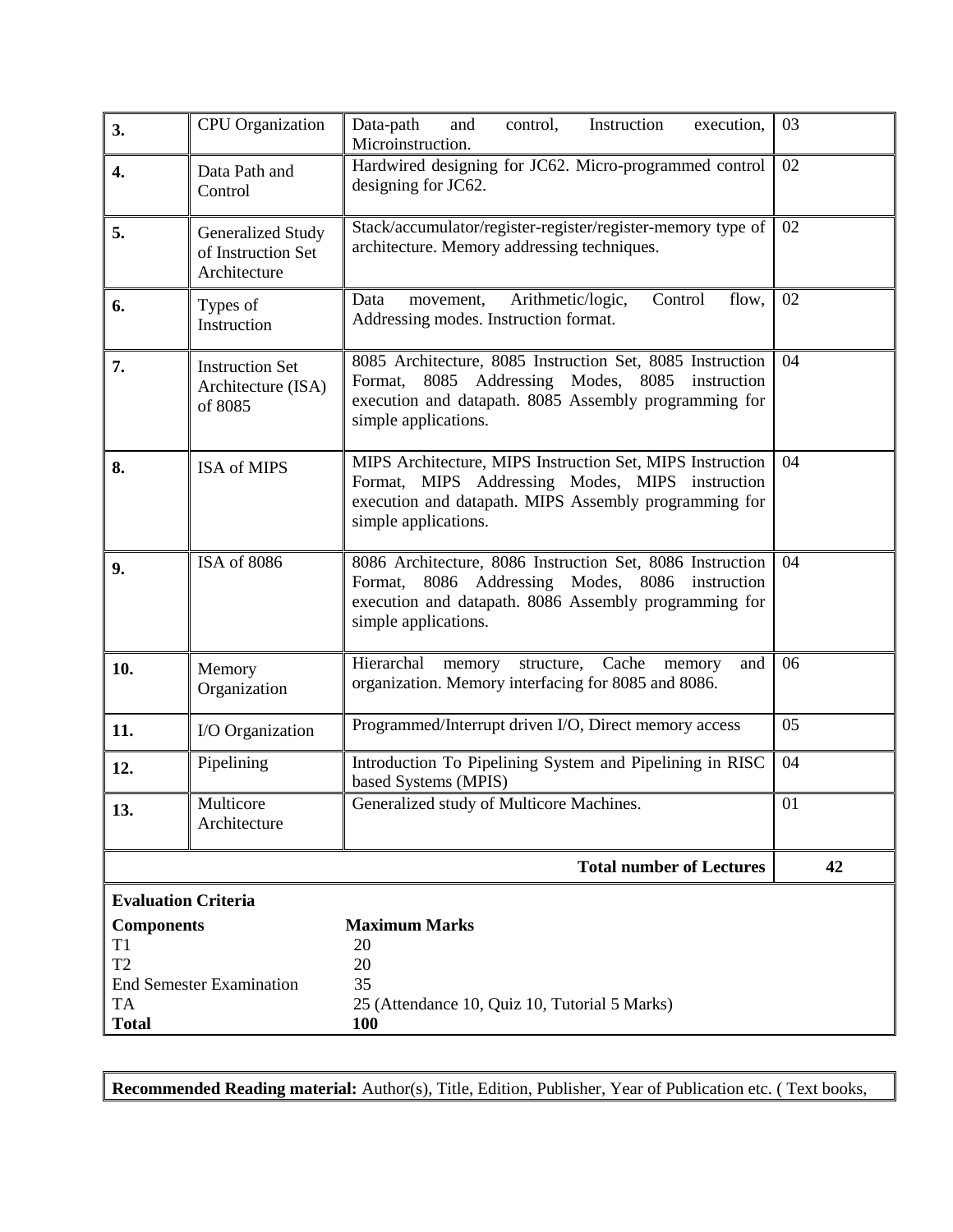|    | Reference Books, Journals, Reports, Websites etc. in the IEEE format)                                                                                                                                                                                                                        |  |  |
|----|----------------------------------------------------------------------------------------------------------------------------------------------------------------------------------------------------------------------------------------------------------------------------------------------|--|--|
| 1. | M. Morris Mano, Computer System Architecture, Prentice Hall of India Pvt Ltd, Fourth Edition, 2002.                                                                                                                                                                                          |  |  |
| 2. | William Stallings, Computer Organization and Architecture–Designing for Performance, Ninth Edition,<br>Pearson Education, 2013.                                                                                                                                                              |  |  |
| 3. | John L. Hennessy and David A Patterson, Computer Architecture A quantitative Approach, Morgan<br>Kaufmann / Elsevier, Fourth Edition, 2007                                                                                                                                                   |  |  |
| 4. | Ramesh Gaonkar, Microprocessor Architecture Programming and Applications with the 8085, Prentice<br>Hall, Fifth Edition, 1996.                                                                                                                                                               |  |  |
| 5. | Barry B. Brey, The Intel Microprocessors: 8086/8088, 80186/80188, 80286, 80386, 80486, Pentium,<br>Pentium Pro Processor, Pentium II, Pentium III, Pentium 4, and Core2 with 64-bit Extensions:<br>Architecture, Programming, and Interfacing. Pearson Education India, Eigth Edition, 2009. |  |  |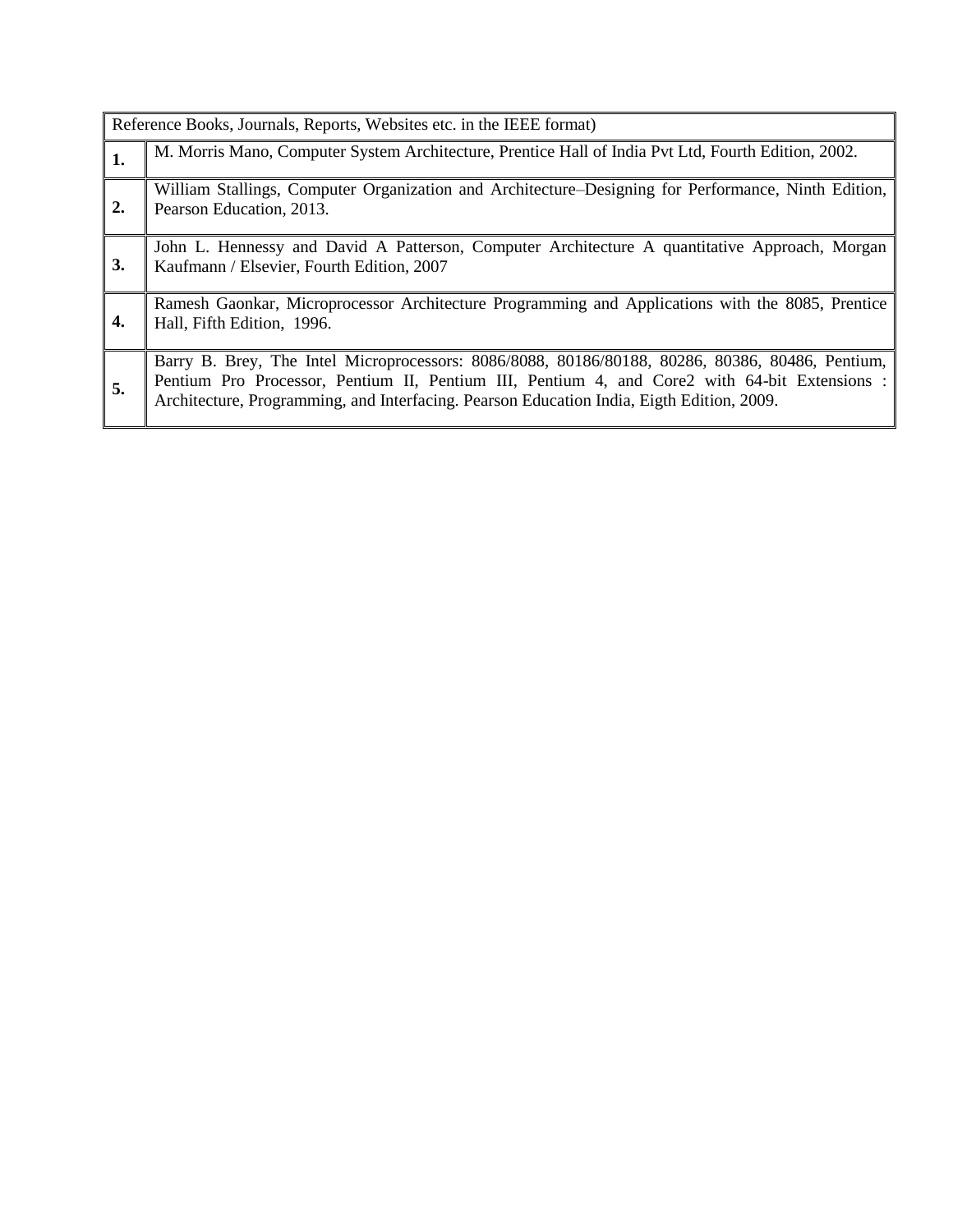### *Lab-wise Breakup*

NOTE: All the entries (…) must be in Times New Roman 11.

| <b>Course Code</b>                               | 15B17CI371  | <b>Semester: ODD</b> |                      |                               | <b>Semester III Session</b> 2018-2019 |  |
|--------------------------------------------------|-------------|----------------------|----------------------|-------------------------------|---------------------------------------|--|
|                                                  |             | (specify Odd/Even)   |                      | Month from Jul '18 to Dec '18 |                                       |  |
| <b>Course Name</b><br>Data Structures Laboratory |             |                      |                      |                               |                                       |  |
| <b>Credits</b>                                   | $0 - 0 - 2$ |                      | <b>Contact Hours</b> |                               |                                       |  |

| <b>Faculty (Names)</b> | Coordinator(s)                 | K Vimal Kumar                                                                                                                   |
|------------------------|--------------------------------|---------------------------------------------------------------------------------------------------------------------------------|
|                        | Teacher(s)<br>(Alphabetically) | Ankita Wadhwa, Dr. Manish Kumar Thakur, Dr. Neetu Sardana,<br>PrantikBiswas, Rohit Pal Singh, Sherry Garg, Dr. Tribhuwan Tewari |

|                    | <b>COURSE OUTCOMES</b>                                                                                                                                                                                                                            | <b>COGNITIVE LEVELS</b> |
|--------------------|---------------------------------------------------------------------------------------------------------------------------------------------------------------------------------------------------------------------------------------------------|-------------------------|
| C270.1             | Develop programs using object oriented programming $(C++)$<br>including STL                                                                                                                                                                       | Apply Level $(C3)$      |
| C <sub>270.2</sub> | Develop various searching (Linear, Binary, Interpolation, Median) and<br>sorting (Merge, Radix, and Quick) algorithms                                                                                                                             | Apply Level $(C3)$      |
| C <sub>270.3</sub> | Experiment with lists, multi linked list for sparse matrix representation,<br>rat in a maze problem, n queens problem, etc.                                                                                                                       | Apply Level $(C3)$      |
| C <sub>270.4</sub> | Develop the programs for different tree data structure operations like,<br>storage, search, traverse, insertion, deletion, updating, etc. on binary<br>trees, k-ary trees, binary search trees, AVL trees, heap trees, B trees<br>and $B+$ trees. | Apply Level $(C3)$      |
| C <sub>270.5</sub> | Develop the various operations (Storage, Search, Traverse, Insertion,<br>Deletion, Updating, Path finding, Minimum spanning tree etc.) on<br>different Graph data structures.                                                                     | Apply Level $(C3)$      |
| C <sub>270.6</sub> | Develop the programs for priority queue and hashing techniques.                                                                                                                                                                                   | Apply Level $(C3)$      |

| <b>Module</b><br>No. | Title of the Module                  | List of Experiments                                                                                                       | CO                 |
|----------------------|--------------------------------------|---------------------------------------------------------------------------------------------------------------------------|--------------------|
|                      | <b>Introduction to DS</b><br>$&$ OOP | Introduction to data structures, Case study on data Structure,<br>Introduction to OOP, Classes & its relationships, Class | C <sub>270.1</sub> |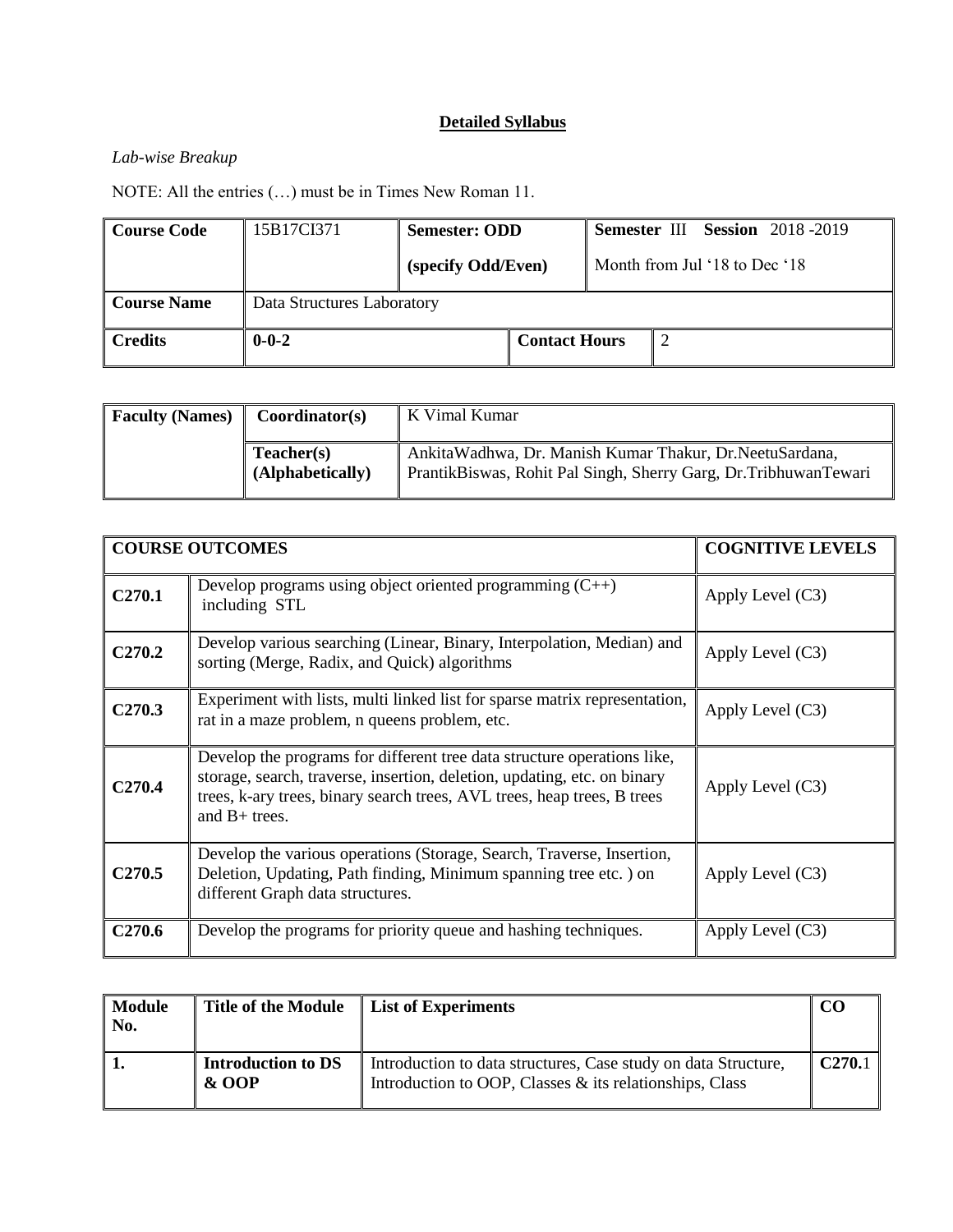|                            |                                                                                                                                                                                                                                                           | diagram representation, Polymorphism, Templates, STL                                                                                                                                                                                                                                                                                          |                            |
|----------------------------|-----------------------------------------------------------------------------------------------------------------------------------------------------------------------------------------------------------------------------------------------------------|-----------------------------------------------------------------------------------------------------------------------------------------------------------------------------------------------------------------------------------------------------------------------------------------------------------------------------------------------|----------------------------|
| 2.                         | <b>Introduction to</b><br><b>SDLC</b>                                                                                                                                                                                                                     | Introduction to SDLC, Memory management (garbage<br>collection), Assertion, Defensive programming (e.g. secure<br>coding, exception handling), Code reviews, Program<br>correctness (The role and the use of contracts, including pre-<br>and post-conditions), Unit testing, Event-Driven and Reactive<br>Programming, Debugging techniques. | $\overline{\text{C}270.1}$ |
| 3.                         | Sorting &<br><b>Searching</b>                                                                                                                                                                                                                             | Merge Sort, Quick sort, Radix sort, Median search,<br>Interpolation search                                                                                                                                                                                                                                                                    | C <sub>270.2</sub>         |
| 4.                         | List                                                                                                                                                                                                                                                      | List, List of list, Multi list, Sparse matrix, Applications - Rat<br>in a maze problem, n-queens problem                                                                                                                                                                                                                                      |                            |
| 5.                         | <b>Trees</b>                                                                                                                                                                                                                                              | Binary Tree, K-ary tree, Binary Search tree, Threaded Tree,<br>AVL Tree, B Tree, B+ Tree                                                                                                                                                                                                                                                      | C <sub>270.4</sub>         |
| 6.                         | <b>Heaps &amp; Priority</b><br>queue                                                                                                                                                                                                                      | Introduction, Binary heap, Priority queue                                                                                                                                                                                                                                                                                                     |                            |
| 7.                         | Set & Map Data<br>structure                                                                                                                                                                                                                               | Set, Multiset, Dictionary, Maps                                                                                                                                                                                                                                                                                                               | C270.1                     |
| 8.                         | Introduction to graphs, Representation - adjacency list,<br>Graph<br>adjacency matrix, Traversal - BFS, DFS, Isomorphism,<br>Minimum spanning tree – Prims and Kruskal's algorithm,<br>Shortest path - Dijkstra algorithm and Floyd-Warshall<br>algorithm |                                                                                                                                                                                                                                                                                                                                               | C270.5                     |
| 9.                         | <b>Hashing</b>                                                                                                                                                                                                                                            | C <sub>270.6</sub><br>Introduction to hashing, Collision resolution – open and closed<br>hashing methods                                                                                                                                                                                                                                      |                            |
| <b>Evaluation Criteria</b> |                                                                                                                                                                                                                                                           |                                                                                                                                                                                                                                                                                                                                               |                            |
| <b>Components</b>          |                                                                                                                                                                                                                                                           | <b>Maximum Marks</b>                                                                                                                                                                                                                                                                                                                          |                            |
| Lab Test-1                 |                                                                                                                                                                                                                                                           | 20                                                                                                                                                                                                                                                                                                                                            |                            |
| Lab Test-2                 |                                                                                                                                                                                                                                                           | 20                                                                                                                                                                                                                                                                                                                                            |                            |
| Day-to-Day                 |                                                                                                                                                                                                                                                           | 60                                                                                                                                                                                                                                                                                                                                            |                            |
|                            | (Project, Lab Assessment, Attendance)                                                                                                                                                                                                                     |                                                                                                                                                                                                                                                                                                                                               |                            |
| <b>Total</b>               |                                                                                                                                                                                                                                                           | 100                                                                                                                                                                                                                                                                                                                                           |                            |

**Recommended Reading material:** Author(s), Title, Edition, Publisher, Year of Publication etc. (Text books, Reference Books, Journals, Reports, Websites etc. in the IEEE format)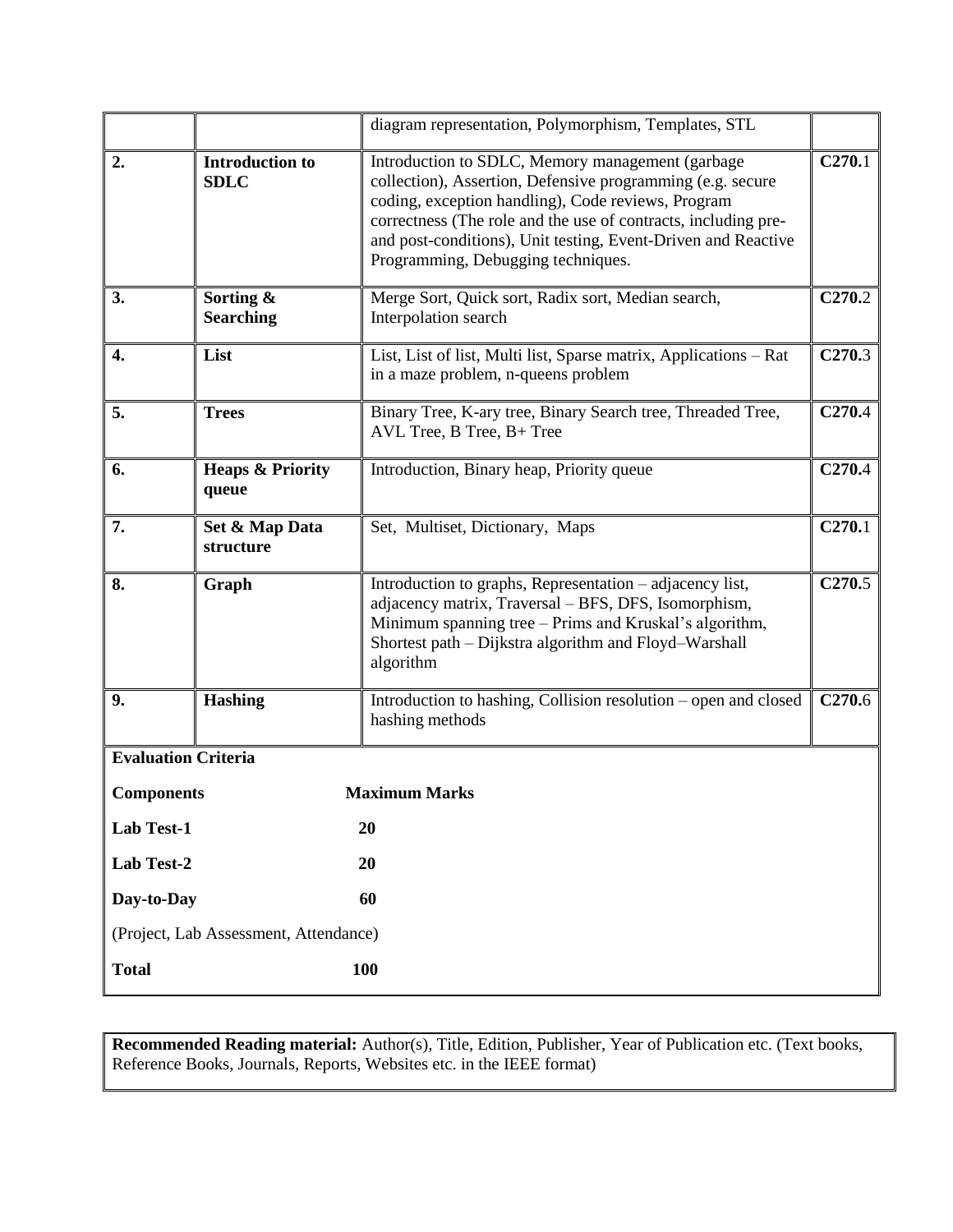| $\mathbf{1}$ . | YedidyahLangsam, Moshe J., Augenstein and Aaron M. Tenenbaum: Data Structures Using C and C++,<br>2 <sup>nd</sup> Edition, PHI, 2001 |
|----------------|--------------------------------------------------------------------------------------------------------------------------------------|
| 2.             | Kurt Mehlhorn: Data Structures and Algorithms 3, Springer, 1984                                                                      |
| 3.             | Dinesh P Mehta, SartajSahani: Handbook of Data Structure and Applications, Chapman & Hall, 2004                                      |
| 4.             | Mark Allen Weiss: Data Structures and Algorithm Analysis in $C_{++}$ , $2^{nd}$ Edition, Pearson                                     |
| 5.             | Sahni: Data Structures, Algorithms and applications in C++, Universities press, Hyderabad, 2005                                      |
| 6.             | Kruse, Tonso, Leung: Data Structures and Program Design in C, 2rd Edition, Pearson Education Asia,<br>2002                           |
| 7.             | Weiss, Mark Allen: Data Structures and Algorithm Analysis in C/C++, 2nd Edition, Pearson<br>Education Asia, 2003                     |
| 8.             | Cormen et al: Introduction to Computer Algorithms, 2nd edition, PHI New Delhi 2003                                                   |
| 9.             | Aho, Hopcraft, Ullman: Data Structures and Algorithms, Pearson Education Asia (Adisson Wesley), New<br>Delhi, 2001                   |
| 10.            | Standish: Data Structures in Java, Pearson Education Asia (Adisson Wesley), New Delhi, 2000                                          |
| 11.            | Knuth: The Art of Computer programming Vol I, Vol III, 2nd edition, Pearson Education Asia (Adisson<br>Wesley), New Delhi, 2002      |
| 12.            | Heileman: Data Structures, Algorithms and Object Oriented Programming, Tata Mc-Graw Hill, New<br>Delhi, 2002                         |
| 13.            | Sorenson and Tremblay: An Introduction to Data Structures with Algorithms, 2nd Edition, Tata Mc-Graw<br>Hill, New Delhi, 2003        |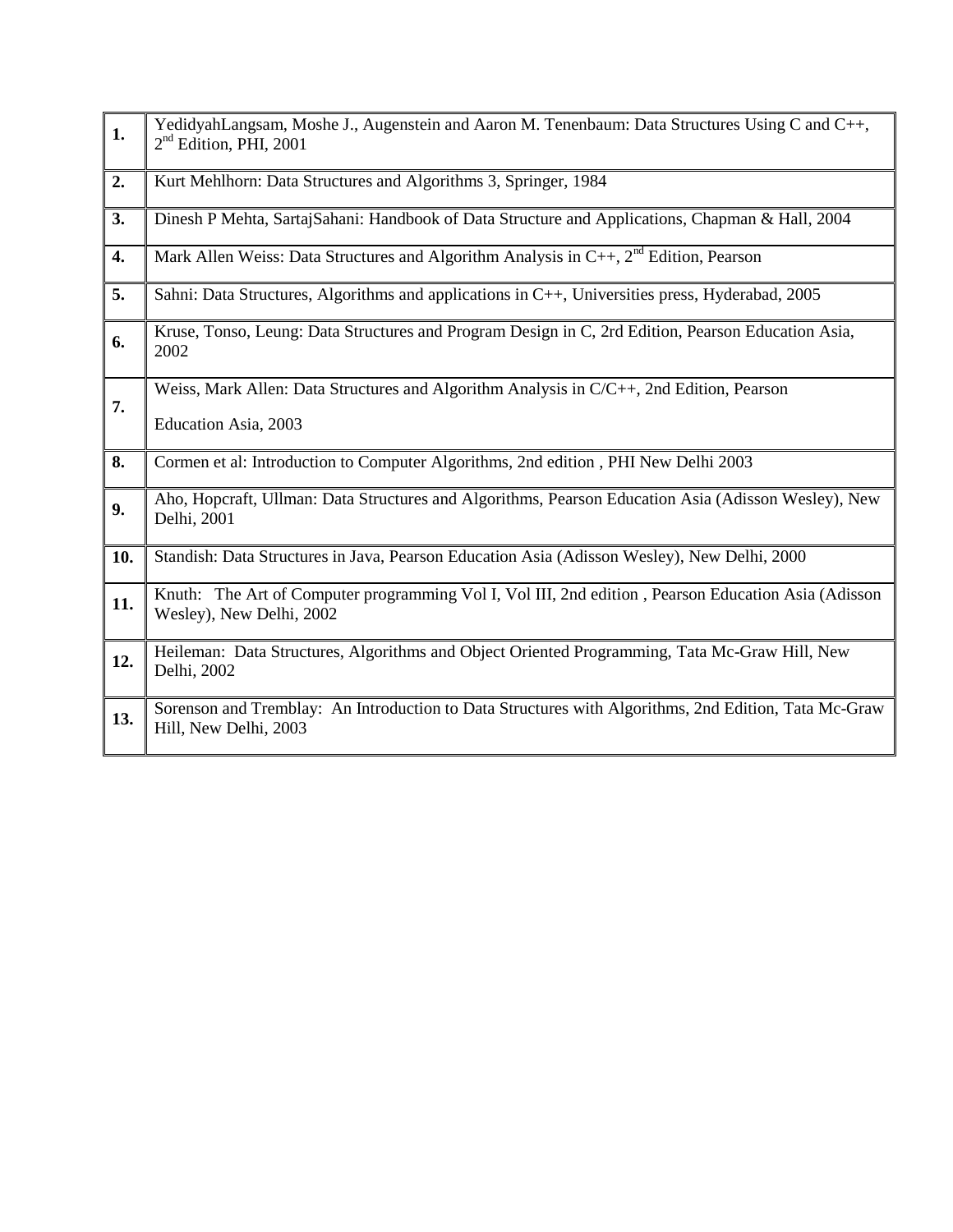| Lab-wise Breakup              |                           |                     |                      |  |                                  |
|-------------------------------|---------------------------|---------------------|----------------------|--|----------------------------------|
| <b>Course Code</b>            | 15B17CI372                | <b>Semester Odd</b> |                      |  | <b>Semester III Session</b> 2019 |
|                               |                           |                     |                      |  | Month from July'18 to Dec'19     |
| <b>Course Name</b>            | Database System & Web Lab |                     |                      |  |                                  |
| $0 - 0 - 1$<br><b>Credits</b> |                           |                     | <b>Contact Hours</b> |  |                                  |

| <b>Faculty (Names)</b> | Coordinator(s)                 | Kashav Ajmera, Sakshi Agarwal                                                                                                        |
|------------------------|--------------------------------|--------------------------------------------------------------------------------------------------------------------------------------|
|                        | Teacher(s)<br>(Alphabetically) | Kashav Ajmera, K Rajalakshmi, Mahendra Gurve, Manish Kumar<br>Thakur, Parmeet Kaur, Sangeeta Lal, Sonal, Sakshi Agarwal, Taj<br>Alam |

|                | <b>COURSE OUTCOMES</b>                                                                                                                         | <b>COGNITIVE</b><br><b>LEVELS</b> |
|----------------|------------------------------------------------------------------------------------------------------------------------------------------------|-----------------------------------|
| CI271.1        | Explain the basic concepts of Database systems and Web components.                                                                             | Understand<br>(Level II)          |
| CI271.2        | Develop web page using HTML, CSS with client side scripting using<br>javascript.                                                               | Apply<br>(Level III)              |
| CI271.3        | Develop a simple web application with client and server side scripting using<br>Javascript and PHP and connect to a given relational database. | Apply<br>(Level III)              |
| <b>CI271.4</b> | Programming PL/SQL including stored procedures, stored functions, cursors,<br>Triggers.                                                        | Apply<br>(Level III)              |
| CI271.5        | Design and implement a database schema for a given problem-domain and<br>normalize a database.                                                 | Creating<br>(Level VI)            |
| CI271.6        | Design a Project based on database management                                                                                                  | Create<br>(Level VI)              |

| <b>Module</b><br>No. | <b>Title of the Module</b>         | <b>List of Experiments</b>                                              | <b>CO</b> |
|----------------------|------------------------------------|-------------------------------------------------------------------------|-----------|
| -1.                  | Introduction to<br>MySQL commands. | MySQL Create, Insert, Update, Delete and Select CI271.1<br>Statements.  |           |
|                      | Client Side Web<br>Technology      | Design web page using SGML, HTML 5, DHTML, CSS, CI271.2<br>Java script. |           |
| 3.                   | Server Side Web                    | 1. Develop a web application with client and server side                | CI271.3.  |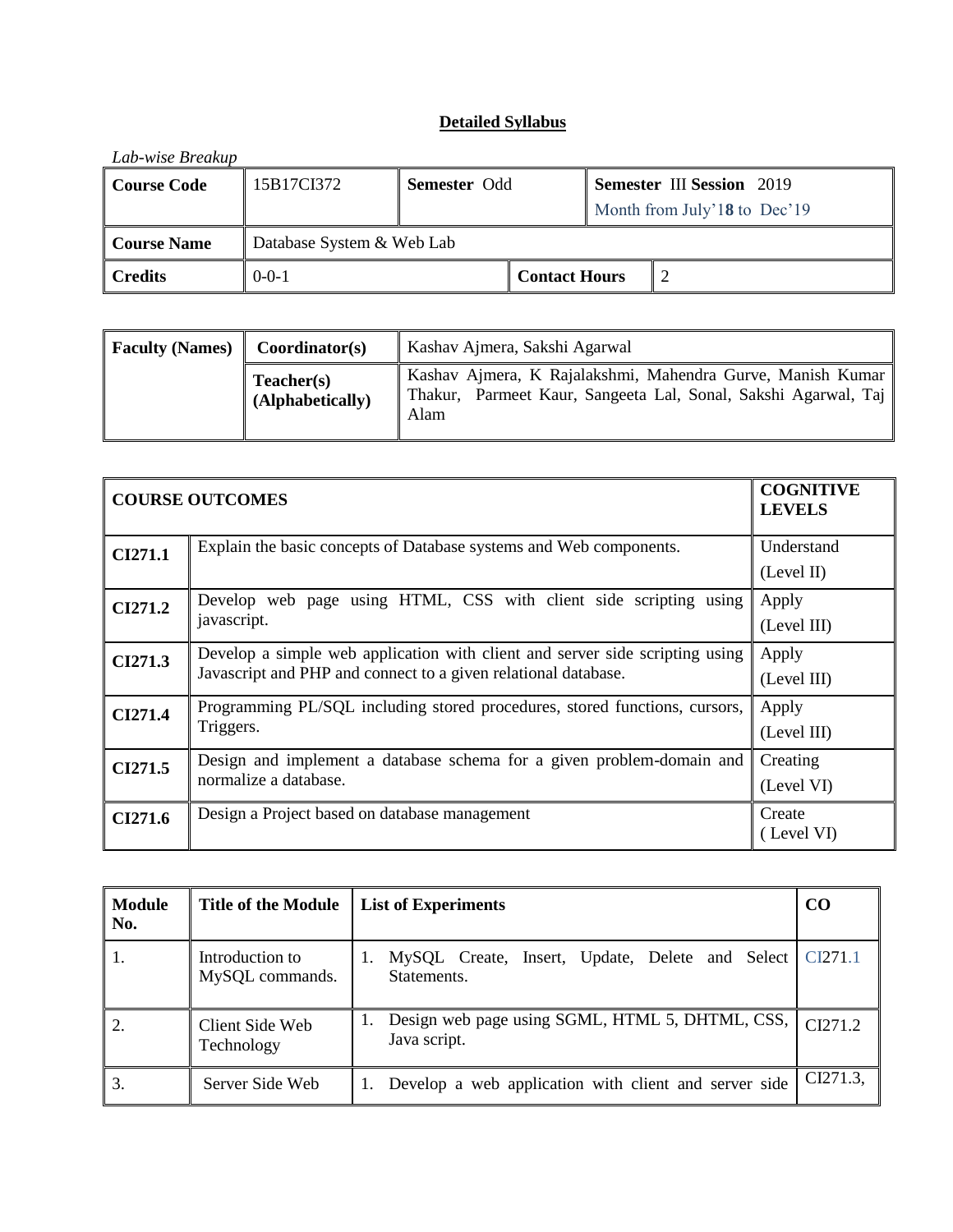|                                                                                                                                                           | Technology             | scripting using Javascript.<br>Develop a web application with client and server side<br>2.<br>scripting using PHP.<br>Design web application with databased connectivity.<br>3.<br>Design web application with entering user data into<br>4.<br>database.<br>Desig web application for user - databse interaction<br>5.<br>through PHP. | CI271.5<br>CI271.4  |
|-----------------------------------------------------------------------------------------------------------------------------------------------------------|------------------------|-----------------------------------------------------------------------------------------------------------------------------------------------------------------------------------------------------------------------------------------------------------------------------------------------------------------------------------------|---------------------|
| 4.                                                                                                                                                        | SQL                    | Simple Queries, Sorting Results (ORDER BY Clause),<br>SQL Aggregate Functions, Grouping Results (GROUP<br>BY Clause), Subqueries, ANY and ALL, Multi-Table<br>Queries, EXISTS and NOT EXISTS, Combining Result<br>Tables (UNION, INTERSECT, EXCEPT), Database<br>Updates                                                                |                     |
| 5.                                                                                                                                                        | Procedural<br>Language | Write PL/SQL program for storing data using<br>1.<br>procedures.<br>2. Write PL/SQL program for storing data using<br>stored functions.<br>Write PL/SQL program for storing data using<br>3.<br>cursors and Triggers.                                                                                                                   | CI271.4             |
| 6.                                                                                                                                                        | Project                | Students are expected to designed web application based<br>on Php or JavaScript and connect with databased to<br>execute insert, update, retrieve and delete data queries.                                                                                                                                                              | CI271.5,<br>CI271.6 |
| <b>Evaluation Criteria</b><br><b>Components</b><br><b>Lab Test-1</b><br>Lab Test-2<br>Day-to-Day<br>(Project, Lab Assessment, Attendance)<br><b>Total</b> |                        | <b>Maximum Marks</b><br>20<br>20<br>60<br><b>100</b>                                                                                                                                                                                                                                                                                    |                     |

**Recommended Reading material:** Author(s), Title, Edition, Publisher, Year of Publication etc. ( Text books, Reference Books, Journals, Reports, Websites etc. in the IEEE format)

1. Henry F Korth, Abraham Silberschatz, S. Sudurshan, Database system concepts, 5<sup>th</sup> Edition, McGraw-Hill,2006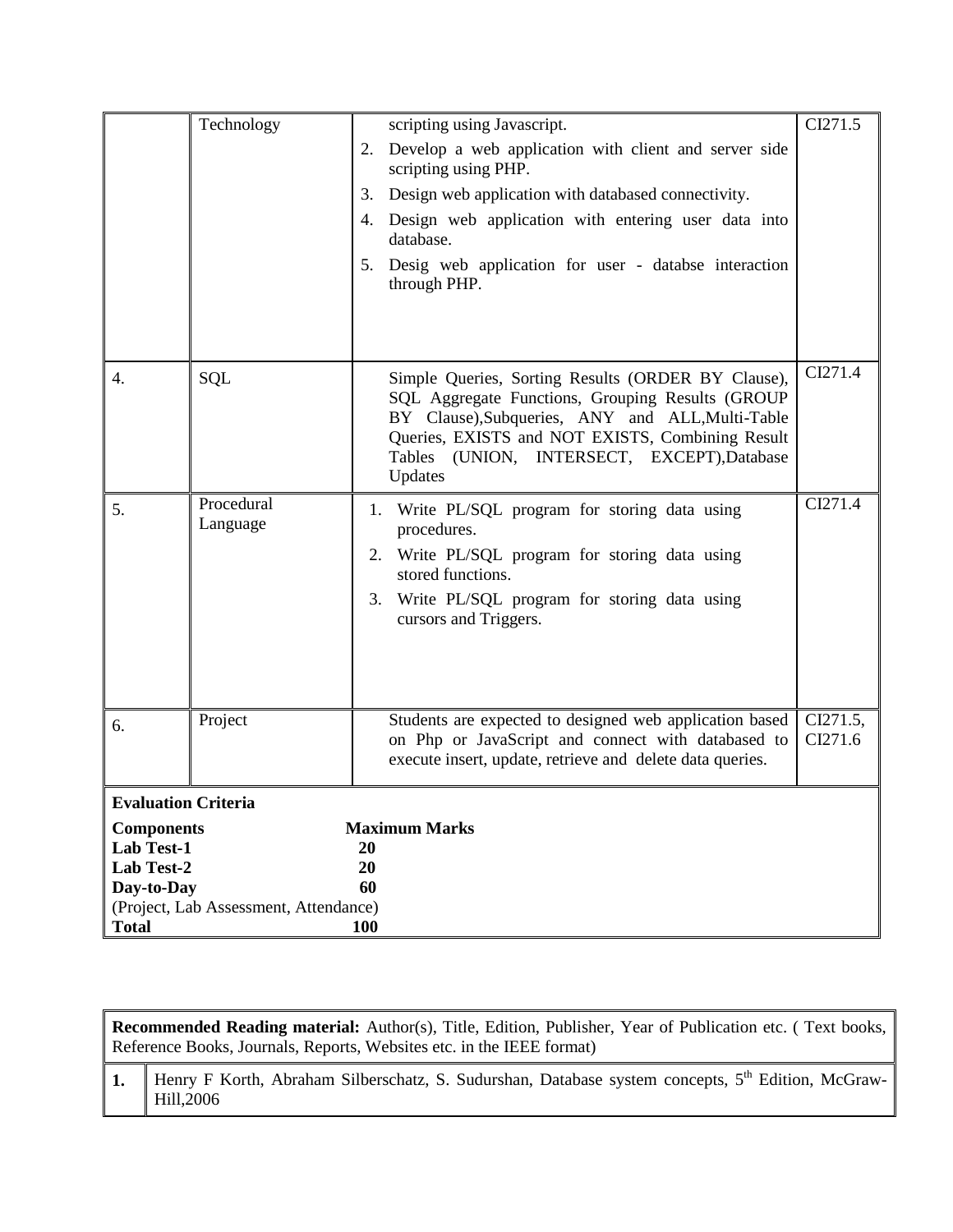| $\overline{2}$ . | Ramez Elmasri, Shamkant B. Navathe, Fundamentals of Database Systems, 4 <sup>th</sup> Edition, Pearson<br>Education, 2006.                                         |
|------------------|--------------------------------------------------------------------------------------------------------------------------------------------------------------------|
| 3.               | Ramakrishnan, Gehrke, Database Management Systems, Mcgraw-Hill, 3rd Edition, Addison-Wesley, 2006.                                                                 |
|                  | Thomas Connolly, Carolyn Begg, Database Systems-A Practical Approach to design, Implementation and  <br>Management, 3 <sup>rd</sup> Edition, Addison-Wesley, 2002. |
|                  | "PHP and MYSQL Manual" by Simon Stobart and Mike Vassileiou                                                                                                        |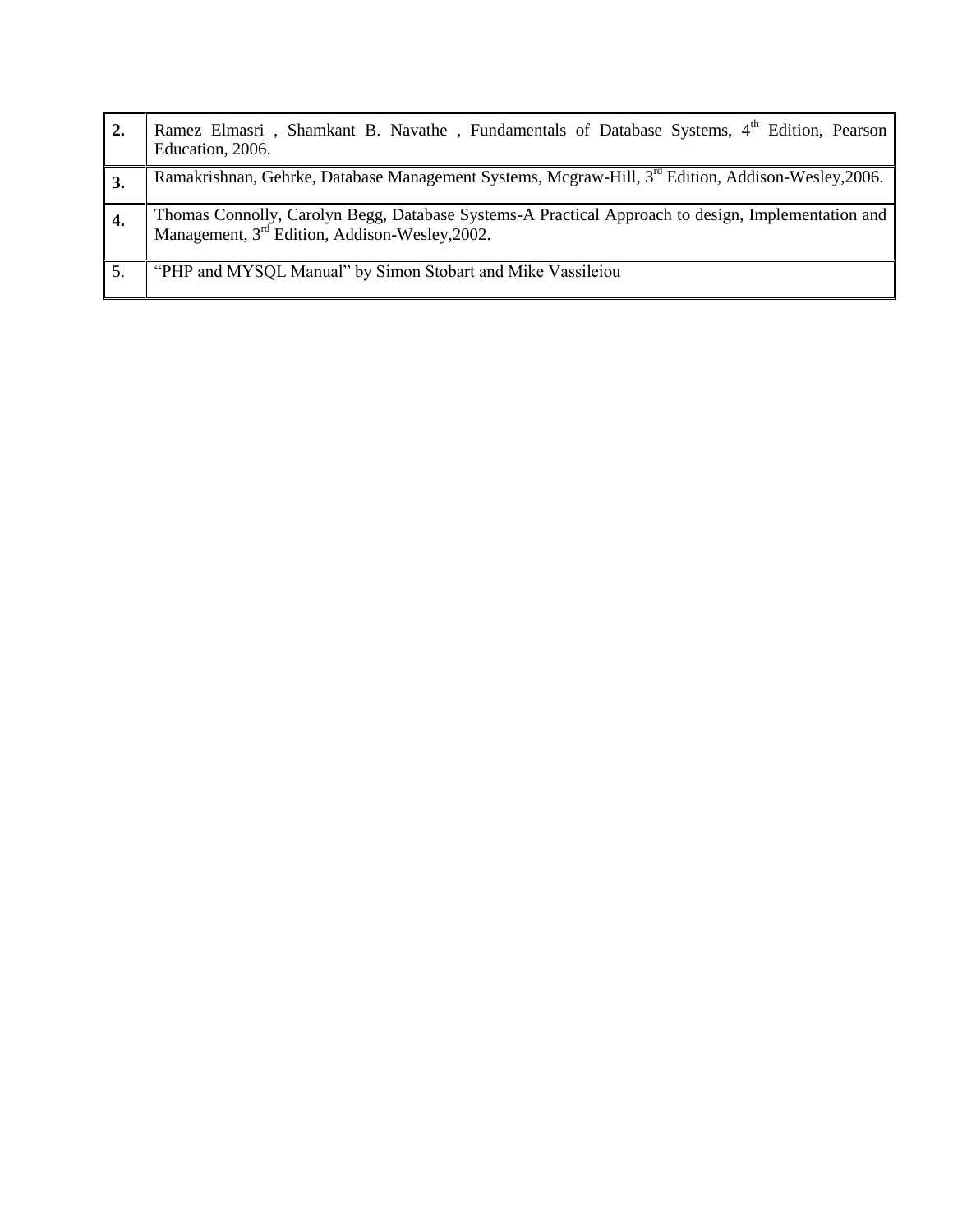| Lab-wise Breakup   |                                                   |                     |                      |  |                                       |
|--------------------|---------------------------------------------------|---------------------|----------------------|--|---------------------------------------|
| <b>Course Code</b> | 15B17CI373                                        | <b>Semester Odd</b> |                      |  | <b>Semester III Session</b> 2018-2019 |
|                    |                                                   | (specify Odd/Even)  |                      |  | Month from July-Dec 2018              |
| <b>Course Name</b> | <b>Computer Organization and Architecture Lab</b> |                     |                      |  |                                       |
| <b>Credits</b>     |                                                   |                     | <b>Contact Hours</b> |  | $0 - 0 - 2$                           |

| <b>Faculty (Names)</b><br>Coordinator(s) |                                | ∥ Dr. Hema N                                    |  |
|------------------------------------------|--------------------------------|-------------------------------------------------|--|
|                                          | Teacher(s)<br>(Alphabetically) | Amarjeet Kaur, Hema N, Pawan Upadhyay, Taj Alam |  |

|                    | <b>COURSE OUTCOMES</b>                                                                                     | <b>COGNITIVE LEVELS</b> |
|--------------------|------------------------------------------------------------------------------------------------------------|-------------------------|
| C <sub>273.1</sub> | Implementation basic ALU of 2-bit and 4-bit computer using<br>hardwired simulation tool                    | Apply Level $(C3)$      |
| C <sub>273.2</sub> | Initialization and fetching of data from specific memory using various<br>addressing mode of 8085 and 8086 | Understand Level (C2)   |
| C <sub>273.3</sub> | Develop 8086 assembly language programs using software interrupts<br>and various assembler directives.     | Apply Level (C3)        |
| C <sub>273.4</sub> | Develop Microprocessor Interfacing program using PPI for various<br>external devices                       | Apply Level (C3)        |
| C <sub>273.5</sub> | Develop MIPS assembly language programs using software interrupts<br>and various assembler directives.     | Apply Level $(C3)$      |
| C <sub>273.6</sub> | Create of application and its software using 8085/8086 microprocessor<br>or microcontrollers               | Create Level $(C6)$     |

| <b>Module</b><br>No. | <b>Title of the Module</b>              | <b>List of Experiments</b>                                                                                                                                                                                                                                                                                                                                                                                 | CO     |
|----------------------|-----------------------------------------|------------------------------------------------------------------------------------------------------------------------------------------------------------------------------------------------------------------------------------------------------------------------------------------------------------------------------------------------------------------------------------------------------------|--------|
|                      | <b>COA Hardwired</b><br>simulation tool | Realize the truth table of various gates like as AND, OR,<br>NOT, XOR, NAND and NOR.<br>Conversion of universal gates<br>Design the half adder and full adder circuits.<br>3.<br>Realization of ripple adder logic circuit.<br>4.<br>Design the 4 x1 multiplex or circuit and realize the<br>5.<br>various input output logic based on control.<br>Design the 4X1 multiplex or with NAND gates logic<br>6. | C273.1 |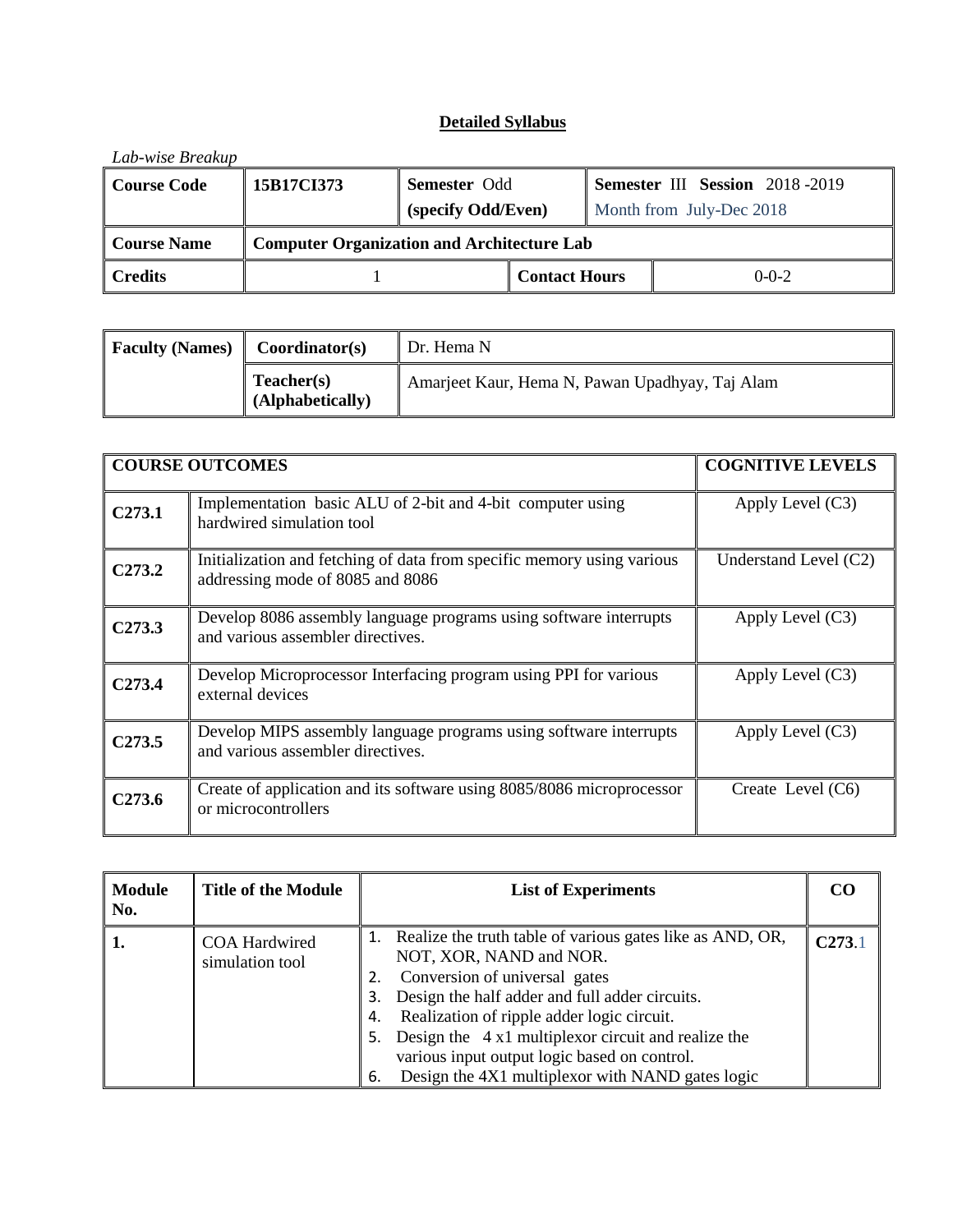|    |                                | circuits.                                                                                                                                                                                                                                                                                                                                                                                                                                                                                                                                                                                                                                                                                                     |                               |
|----|--------------------------------|---------------------------------------------------------------------------------------------------------------------------------------------------------------------------------------------------------------------------------------------------------------------------------------------------------------------------------------------------------------------------------------------------------------------------------------------------------------------------------------------------------------------------------------------------------------------------------------------------------------------------------------------------------------------------------------------------------------|-------------------------------|
| 2. | Combinational<br>circuits      | Design the subtractor circuits with defined bit logic.<br>1.<br>Design the adder subtractor logic circuits.<br>2.<br>Design the odd frequency divider circuits Ex: input is F<br>3.<br>and output is F/3.<br>Design the carry lookup adder, carry select and carry save<br>4.<br>adder circuits by modifying the ripple carry adder logic<br>given in module-1.<br>See the timing diagram of all four adder circuits and<br>5.<br>compare which of the adder circuits is best in<br>performance.<br>Design the decoder circuits with defined logic.<br>6.<br>7.<br>Design the 4 bit ALU circuits with defined operation<br>logic.                                                                             | C273.1                        |
| 3. | 8085 Simulator<br>Introduction | Understanding Hardware Specification of the Manosim in<br>1.<br>detail<br>Load add two 8-bit numbers from load sample program<br>2.<br>from file menu, assemble and execute it step by step and<br>view the contents of registers and memory.<br>Study of basic data transfer instructions of 8085 using<br>3.<br>sample programs.<br>Study the basic Arithmetic instruction instructions of 8085<br>4.<br>and perform the following on sample program and note<br>the changes in the flag register.<br>Study the basic Logical instruction instructions of 8085<br>5.<br>and perform the following on sample program and note<br>the changes in the flag register.                                           | C <sub>273.2</sub>            |
| 4. | 8085 Programming<br>(Simple)   | Write assembly code for multiplying 2 numbers by the<br>1.<br>repeated addition method.i.e. $2 * 3 = 2 + 2 + 2$ . Note: you<br>can NOT use the shift method or any other algorithm in<br>this program.<br>2.<br>Write an assembly program for adding elements present in<br>2 arrays and storing the corresponding sum in another<br>array.<br>Write a assembly program for a link list having five node<br>3.<br>which can store the student name and id.<br>Write an assembly program for reverse the half of the<br>4.<br>string/Number.<br>Write an assembly program for extracting the vowels from<br>5.<br>the string "JIIT IS A UNIVERSITY:". Assume the string<br>is located at some memory location. | C <sub>273.2</sub>            |
| 5. | 8085 Programming<br>(Complex)  | Write an assembly program for addition and subtraction of<br>1.<br>two 8-bit & 16 bit numbers using 8085 microprocessor.<br>Write an assembly program for Multiplication & Division<br>2.<br>of two 8-bit numbers.<br>Write an assembly program for Largest & Smallest among<br>3.<br>N numbers                                                                                                                                                                                                                                                                                                                                                                                                               | C273.2,<br>C <sub>273.4</sub> |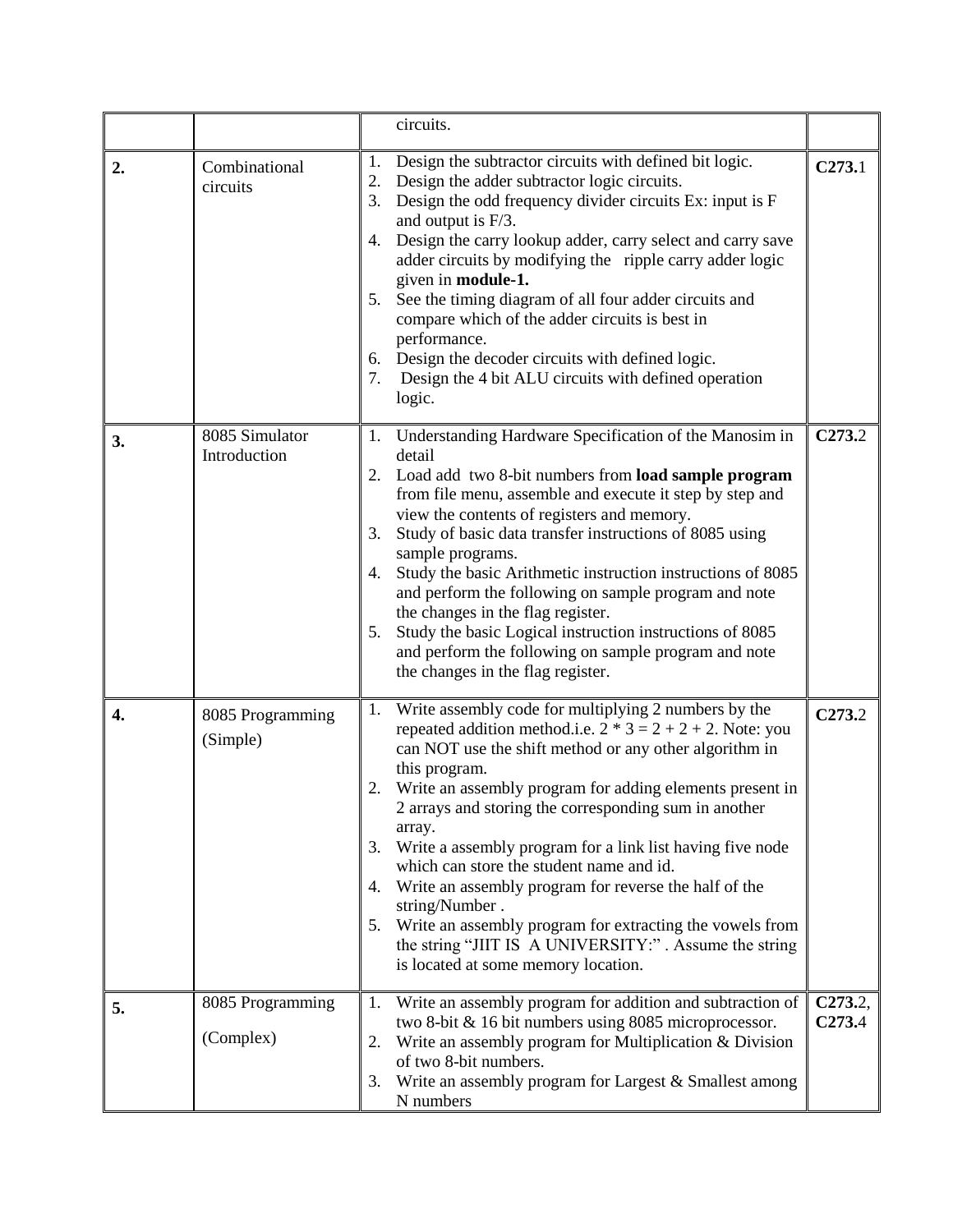|                                                                                                                        |                         | Write an assembly program for Factorial of N number.<br>4.<br>Sort the numbers stored from location 2000H in ascending<br>5.<br>order.<br>Sort the numbers stored from location 2000H in<br>6.<br>descending order.<br>You have 10 numbers stored from location 2000H. Store<br>7.<br>the odd numbers at location 3000H and even at 4000H.<br>8.<br>Simulation of 8085 interfacing with 8255                                                                                                                                                                                                                                                                                                                            |                    |
|------------------------------------------------------------------------------------------------------------------------|-------------------------|-------------------------------------------------------------------------------------------------------------------------------------------------------------------------------------------------------------------------------------------------------------------------------------------------------------------------------------------------------------------------------------------------------------------------------------------------------------------------------------------------------------------------------------------------------------------------------------------------------------------------------------------------------------------------------------------------------------------------|--------------------|
| 6.                                                                                                                     | 8086(MASM/emu86)        | Write an assembly program for addition and subtraction of<br>1.<br>two 8-bit & 16 bit numbers using 8086 microprocessor.<br>Write an assembly program for Multiplication & Division<br>2.<br>of two 8-bit numbers.<br>Write an assembly program for Largest & Smallest among<br>3.<br>N numbers<br>Write an assembly program for Factorial of N number.<br>4.<br>5.<br>Sort the numbers stored from location 2000H in ascending<br>order.<br>Sort the numbers stored from location 2000H in<br>6.<br>descending order.<br>You have 10 numbers stored from location 2000H. Store<br>7.<br>the odd numbers at location 3000H and even at 4000H.<br>8.<br>Program based on BIOS interrupt to read and write IO<br>devices. | C <sub>273.3</sub> |
| 7.                                                                                                                     | MIPS(MARS)<br>simulator | Write a MIPS program to Take two values from the user,<br>1.<br>add these values and print the output.<br>Write a MIPS program to Take two values of your choice,<br>2.<br>add these values and print the output.<br>Write a MIPS program to add array of elements of size 10<br>3.<br>and display it<br>Write a MIPS to compute first twelve Fibonacci numbers<br>4.<br>and put in array, then print.                                                                                                                                                                                                                                                                                                                  | C <sub>273.5</sub> |
| 8.                                                                                                                     | Projects                | Students are expected to create an hardware and software co-<br>designed application based on 8085/8086/MIPS programming<br>either in assembly or high level language.                                                                                                                                                                                                                                                                                                                                                                                                                                                                                                                                                  | C <sub>273.6</sub> |
| <b>Evaluation Criteria</b>                                                                                             |                         |                                                                                                                                                                                                                                                                                                                                                                                                                                                                                                                                                                                                                                                                                                                         |                    |
| <b>Components</b><br>Lab Test-1<br>Lab Test-2<br>Evaluation-1<br>Evaluation-2<br>Project<br>Attendance<br><b>Total</b> |                         | <b>Maximum Marks</b><br>20<br>20<br>10<br>10<br>25<br>15<br><b>100</b>                                                                                                                                                                                                                                                                                                                                                                                                                                                                                                                                                                                                                                                  |                    |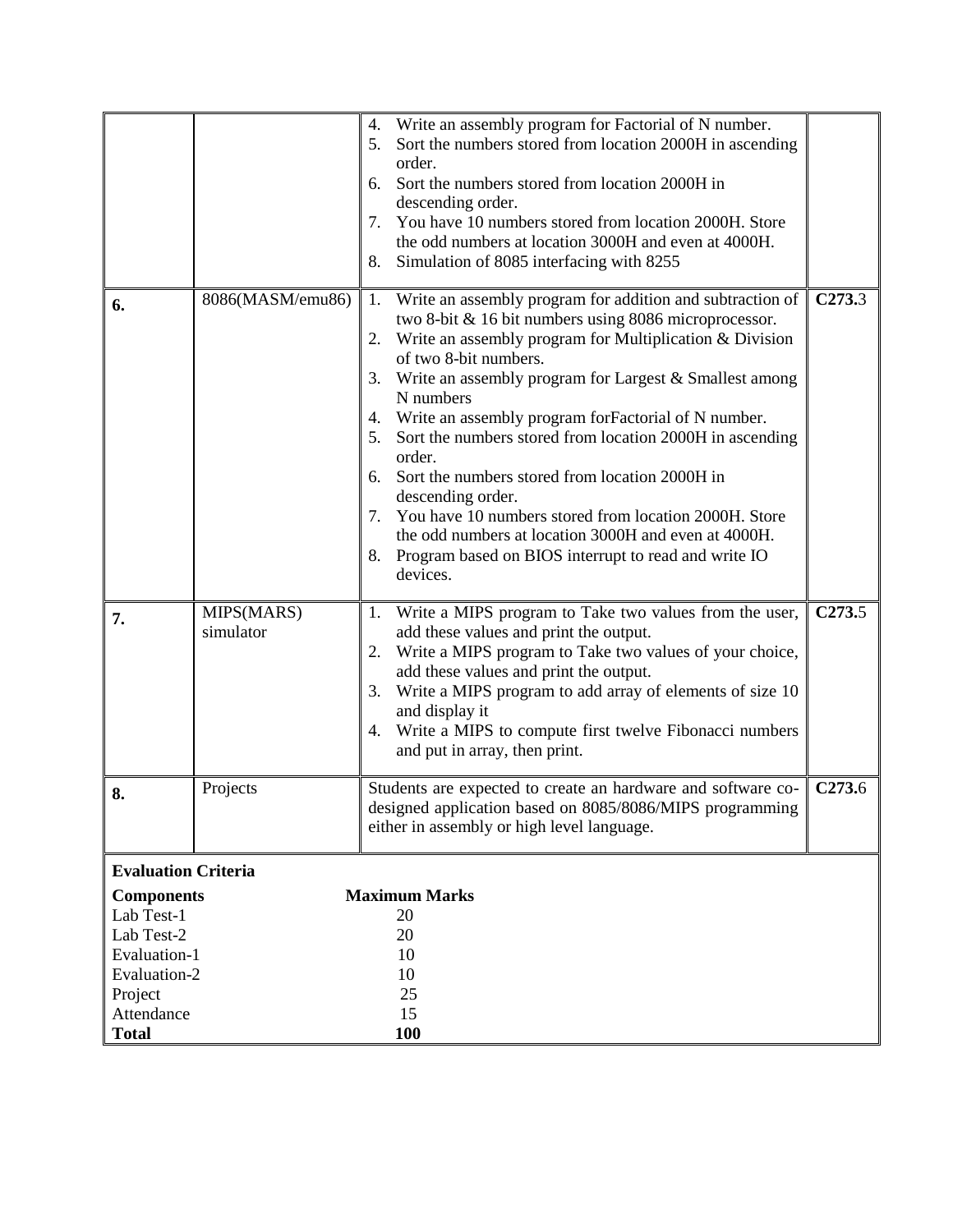|     | <b>Recommended Reading material:</b> Author(s), Title, Edition, Publisher, Year of Publication etc. (Text books,<br>Reference Books, Journals, Reports, Websites etc. in the IEEE format)                                                                                      |
|-----|--------------------------------------------------------------------------------------------------------------------------------------------------------------------------------------------------------------------------------------------------------------------------------|
| 1.  | M. Morris Mano, Computer System Architecture, Prentice Hall of India Pvt Ltd, Fourth edition, 2002.<br>ISBN: 81-203-0855-7.                                                                                                                                                    |
| 2.  | William Stallings, Computer Organization and Architecture–Designing for Performance, 9th Edition,<br>Pearson Education, 2013.                                                                                                                                                  |
| 3.  | John L. Hennessy and David A Patterson, Computer Architecture A quantitative Approach, Morgan<br>Kaufmann / Elsevier, Fourth Edition, 2007                                                                                                                                     |
| 4.  | Microprocessor Architecture Programming and Applications with the 8085 [HB]-6/e. 25 September 2014.<br>by Ramesh Gaonkar.                                                                                                                                                      |
| 5.  | The Intel Microprocessors: 8086/8088, 80186/80188, 80286, 80386, 80486, Pentium, Pentium Pro<br>Processor, Pentium II, Pentium III, Pentium 4, and Core2 with 64-bit Extensions : Architecture,<br>Programming, and Interfacing. Barry B. Brey, Pearson Education India, 2009. |
| 6.  | Nicholas Carter, Schaum's outline of Computer Architecture, Tata McGraw Hill, 2006,                                                                                                                                                                                            |
| 7.  | http://nptel.ac.in/courses/Webcourse-contents/IIT-%20Guwahati/comp_org_arc/web/                                                                                                                                                                                                |
| 8.  | http://cs.nyu.edu/~gottlieb/courses/2010s/2011-12-fall/arch/class-notes.html                                                                                                                                                                                                   |
| 9.  | http://www.cse.iitm.ac.in/~vplab/courses/comp_org/LEC_INTRO.pdf                                                                                                                                                                                                                |
| 10. | http://www.cs.iastate.edu/~prabhu/Tutorial/title.html                                                                                                                                                                                                                          |
| 11. | http://www.cag.csail.mit.edu/                                                                                                                                                                                                                                                  |
| 12. | http://www.research.ibm.com/compsci/arch                                                                                                                                                                                                                                       |

**Detailed syllabus Lecture-wise Breakup**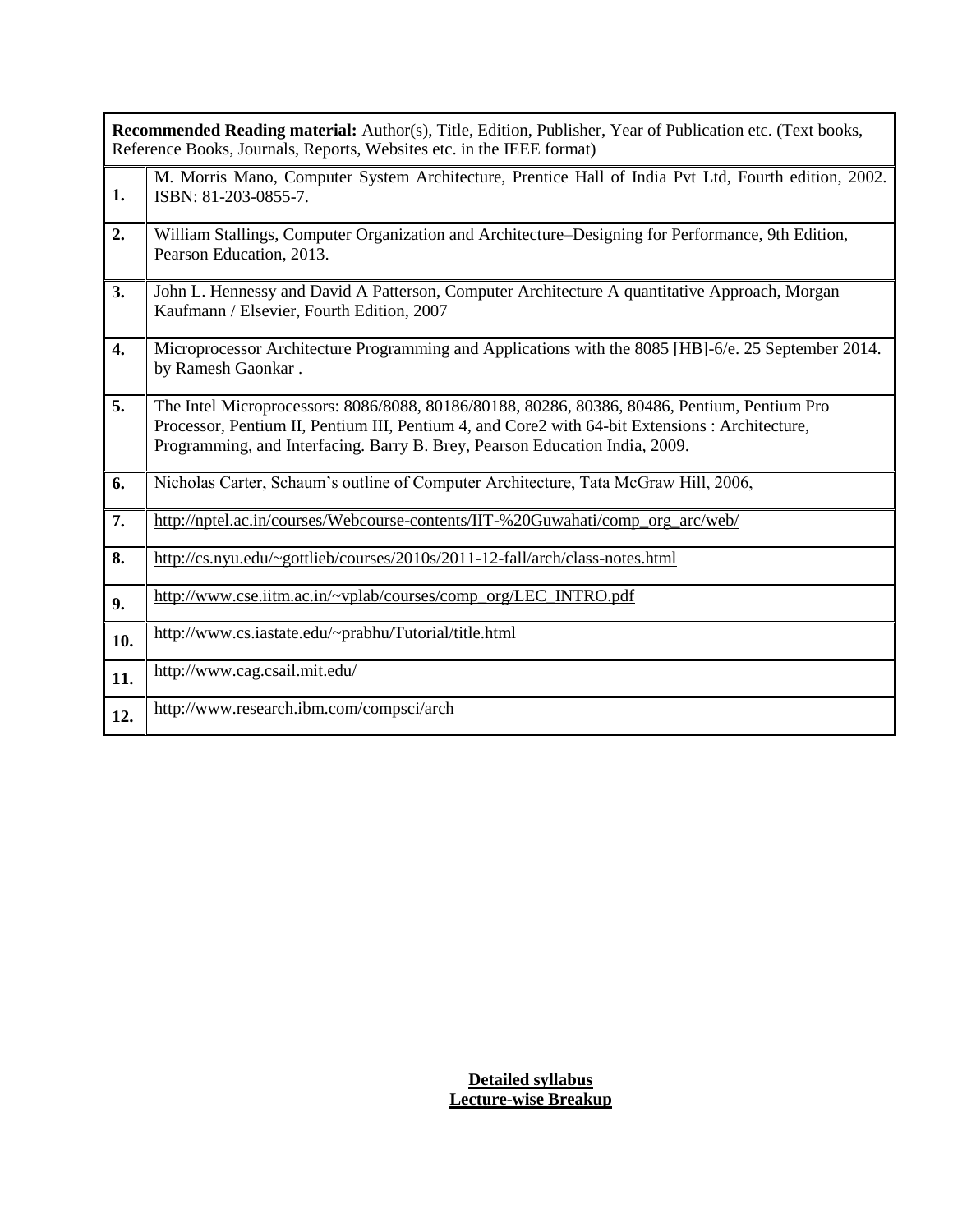| <b>Subject Code</b> | 15B1NHS432                           |  | <b>Semester: ODD</b>                 | <b>Semester III Session 2018-2019</b><br><b>Months:</b> from July 2018 to December 2018 |  |
|---------------------|--------------------------------------|--|--------------------------------------|-----------------------------------------------------------------------------------------|--|
|                     |                                      |  |                                      |                                                                                         |  |
| <b>Subject Name</b> | INTRODUCTION TO PSYCHOLOGY           |  |                                      |                                                                                         |  |
| <b>Credits</b>      |                                      |  | <b>Contact Hours</b>                 | $2 - 1 - 0$                                                                             |  |
| <b>Faculty</b>      | Coordinator(s)                       |  | Dr. Badri Bajaj and Dr. Ruchi Gautam |                                                                                         |  |
| (Names)             | Teacher(s)<br>$(A$ lphabetically $)$ |  | Dr. Badri Bajaj<br>Dr. Ruchi Gautam  |                                                                                         |  |

|            | <b>COURSE OUTCOMES</b>                                                                    | <b>COGNITIVE LEVELS</b>  |
|------------|-------------------------------------------------------------------------------------------|--------------------------|
|            | After pursuing the above mentioned course, the students will be able to:                  |                          |
| $C206-6.1$ | Demonstrate a basic understanding of different perspectives and<br>concepts of psychology | Understanding Level (C2) |
| $C206-6.2$ | Apply the concepts of psychology in day to day life                                       | Applying Level (C3)      |
| $C206-6.3$ | Examine the different theoretical perspectives and models of<br>psychology                | Analyzing Level (C4)     |
| $C206-6.4$ | Develop solutions for problems related to psychology using<br>appropriate tools/models    | Creating Level (C6)      |

| Module No. | <b>Subtitle of the Module</b> | Topics in the module                                                                                                                                                                                     | <b>No. of Lectures</b><br>for the module |
|------------|-------------------------------|----------------------------------------------------------------------------------------------------------------------------------------------------------------------------------------------------------|------------------------------------------|
| 1.         | Introduction to Psychology    | Definition, Nature, and Scope of<br>Psychology; Approaches: Biological,<br>Psychodynamic, Behaviorist, and<br>Cognitive. Methods: Experimental,<br>Observation and Case study; Fields of<br>application. | 3                                        |
| 2.         | <b>Basic Concepts</b>         | Person, Consciousness, Behavior<br>and<br>Experience, Perception and learning                                                                                                                            | 5                                        |
| 3.         | Memory                        | Process of Memory: Encoding, Storage,<br>Retrieval; Stages of Memory: Sensory,<br>Short term and Long term                                                                                               | 3                                        |
| 4.         | Motivation                    | Motives: Intrinsic and Extrinsic Frame<br>Work, Theories of Motivation; Techniques<br>of Assessment of Motivations; Frustration<br>and Conflict.                                                         | 3                                        |
| 5.         | Emotions                      | Concept, Development, Expression,<br>Theories of Emotions.                                                                                                                                               | $\mathfrak{D}$                           |
| 6.         | Intelligence                  | Nature, Theories, Measurement and<br>Approaches - Genetic and Environmental                                                                                                                              | 3                                        |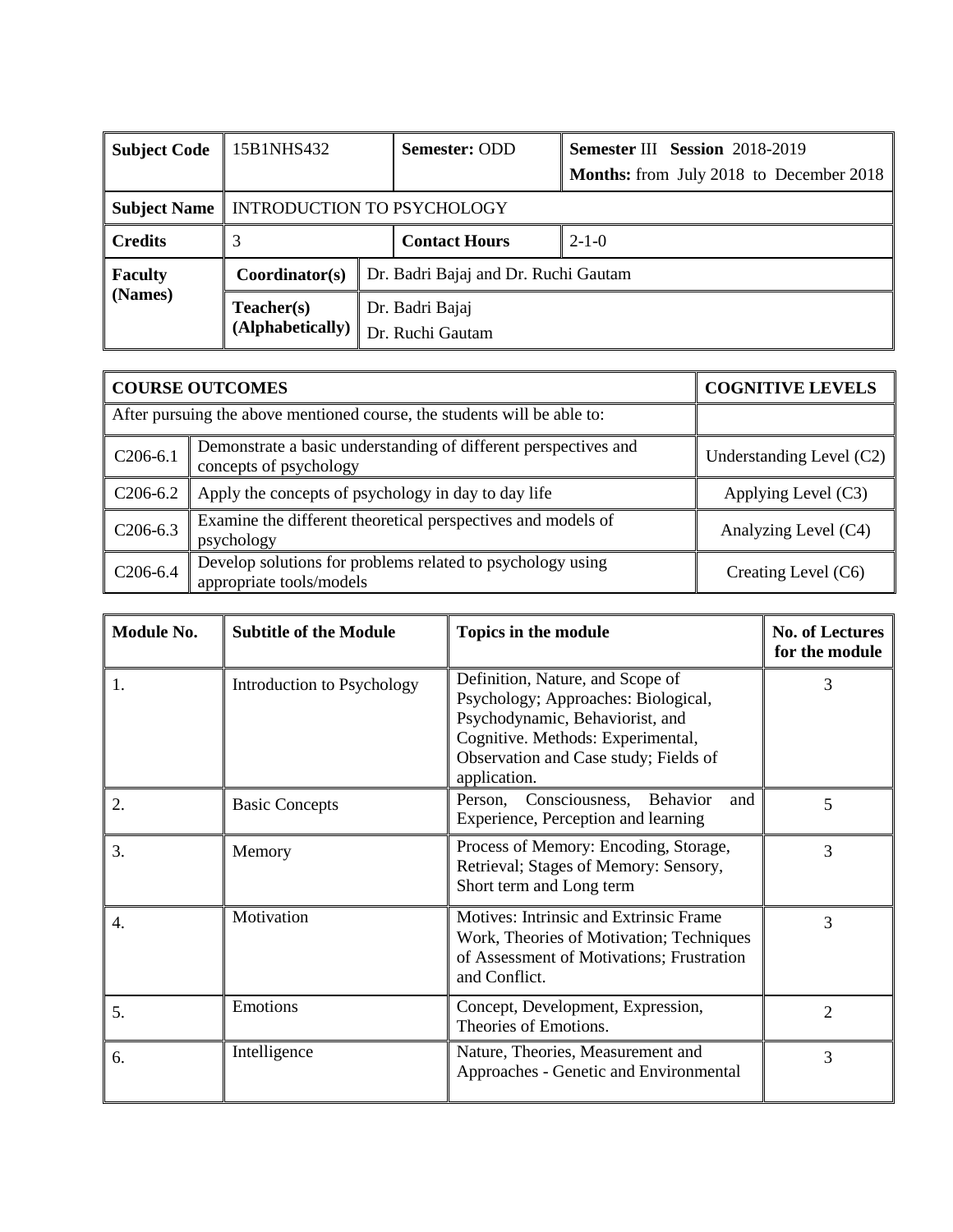| 7.                                           | Personality                | Nature, Approaches, Determinants and<br>Theories; Techniques of Assessment:<br>Psychometric and Projective Techniques. | 5 |  |  |  |
|----------------------------------------------|----------------------------|------------------------------------------------------------------------------------------------------------------------|---|--|--|--|
| 8.                                           | Psychology of Adjustment   | Psychological Disorders: Anxiety, Stress,<br>Depression; Psychotherapies.                                              | 4 |  |  |  |
| <b>Total number of Lectures</b>              | 28                         |                                                                                                                        |   |  |  |  |
|                                              | <b>Evaluation Criteria</b> |                                                                                                                        |   |  |  |  |
| <b>Components</b>                            | <b>Maximum Marks</b>       |                                                                                                                        |   |  |  |  |
| T1                                           | 20                         |                                                                                                                        |   |  |  |  |
| T <sub>2</sub><br>20                         |                            |                                                                                                                        |   |  |  |  |
| 35<br><b>End Semester Examination</b>        |                            |                                                                                                                        |   |  |  |  |
| TA.<br>25 (Assignment, Quiz, Oral Questions) |                            |                                                                                                                        |   |  |  |  |
| <b>Total</b>                                 |                            |                                                                                                                        |   |  |  |  |

| <b>Recommended Reading material:</b> Author(s), Title, Edition, Publisher, Year of Publication etc. (Text books,<br>Reference Books, Journals, Reports, Websites etc. in the IEEE format) |                                                                                                                                  |  |  |  |
|-------------------------------------------------------------------------------------------------------------------------------------------------------------------------------------------|----------------------------------------------------------------------------------------------------------------------------------|--|--|--|
|                                                                                                                                                                                           | R.A. Baron and G. Misra, Psychology, 5th Ed., Pearson, 2015                                                                      |  |  |  |
|                                                                                                                                                                                           | S. Nolen-Hoeksema, B. L. Fredrickson, G. R. Loftus, and C. Luts, Introduction to Psychology,<br>16th Ed., Cengage Learning, 2014 |  |  |  |
|                                                                                                                                                                                           | S. K. Ciccarelli and G. E. Meyer, Psychology, Pearson, 5 <sup>th</sup> Ed., 2017                                                 |  |  |  |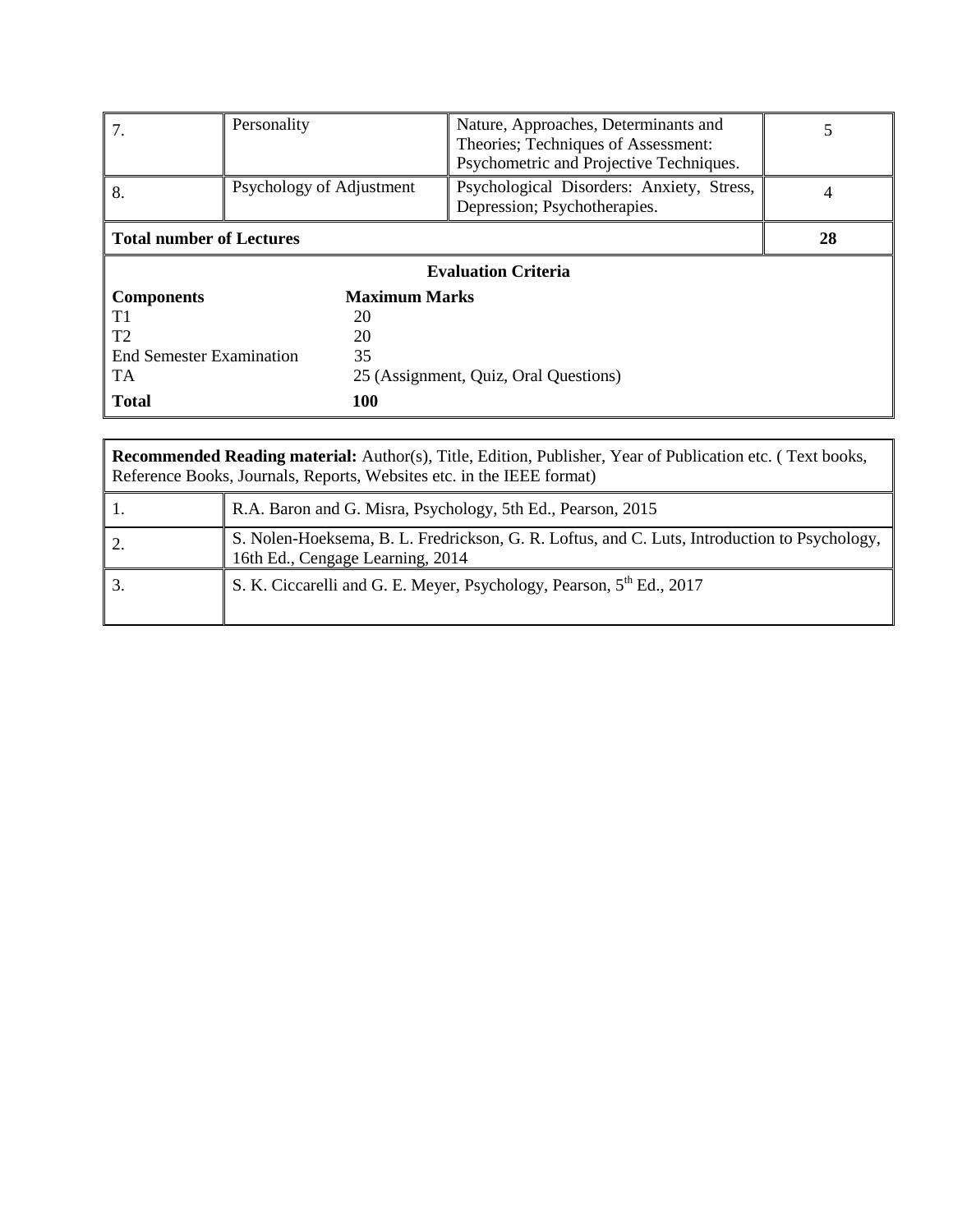#### **Detailed Syllabus Lecture-wise Breakup**

| Course Code            | 16B1NHS332                                      | Semester : ODD<br>(specify Odd/Even) |                      |  | <b>Semester</b> : III Session 2018 -2019<br><b>Month from:</b> July-December |
|------------------------|-------------------------------------------------|--------------------------------------|----------------------|--|------------------------------------------------------------------------------|
| <b>Course Name</b>     | <b>Quantitative Methods for Social Sciences</b> |                                      |                      |  |                                                                              |
| $\blacksquare$ Credits | 03                                              |                                      | <b>Contact Hours</b> |  | $2 - 1 - 0$                                                                  |

| <b>Faculty (Names)</b> | Coordinator(s)                 | Manas Ranjan Behera |
|------------------------|--------------------------------|---------------------|
|                        | Teacher(s)<br>(Alphabetically) | Manas Ranjan Behera |

| <b>COURSE OUTCOMES</b> |                                                                                                                   | <b>COGNITIVE LEVELS</b>   |
|------------------------|-------------------------------------------------------------------------------------------------------------------|---------------------------|
|                        | After pursuing the above mentioned course, the students will be able to:                                          |                           |
| $C206-3.1$             | Demonstrate the key concepts of different quantitative methods<br>used in social sciences.                        | Understanding Level- (C2) |
| $C206-3.2$             | Classify and summarize the data to be used for analysis.                                                          | Understanding Level- (C2) |
| $C206-3.3$             | Apply the theoretical concept to perform basic data analysis in<br>social sciences.                               | Apply Level $-(C3)$       |
| $C206-3.4$             | Examine different statistical methods and be able to discuss the<br>merits and limitations of a particular method | Analyze Level $-(C4)$     |
| $C206-3.5$             | empirical<br>conclusions<br>following<br>Recommend<br>appropriate<br>analysis                                     | Evaluation Level- (C5)    |

| <b>Module</b><br>No. | Title of the<br>Module   | <b>Topics in the Module</b>                                                                                                                              | No. of<br><b>Lectures for</b><br>the module |
|----------------------|--------------------------|----------------------------------------------------------------------------------------------------------------------------------------------------------|---------------------------------------------|
| 1.                   | Introduction             | Introduction to Quantitative Methods, Classification &<br>Presentation of Data: Tabulation-Types of Table,<br>Diagrammatical and Graphical presentation. |                                             |
| 2.                   | Mathematical<br>Concepts | Mathematical basis of Managerial Decision-Concepts,<br>Frequency Distribution and their Analysis                                                         |                                             |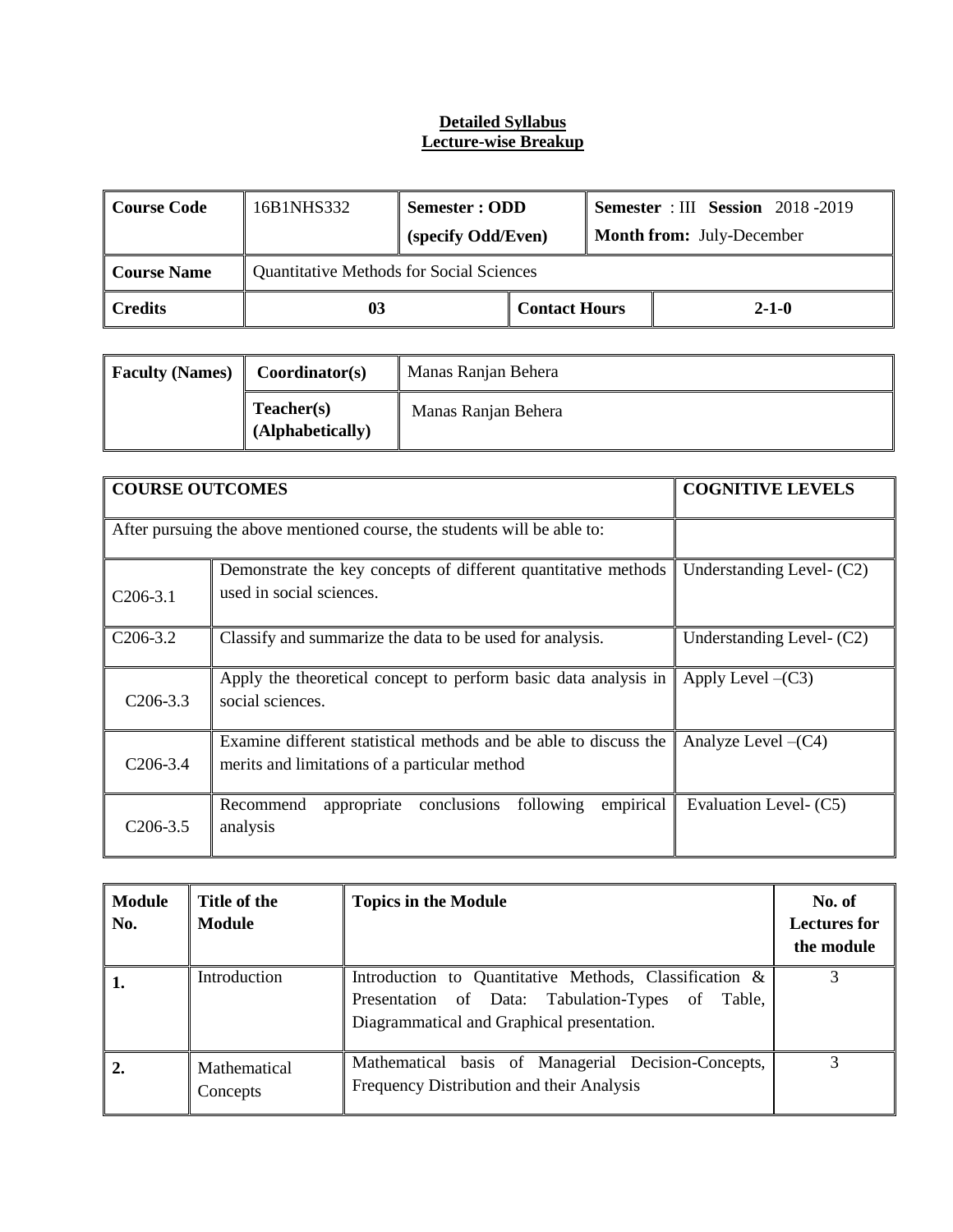| 3.                                                                 | <b>Statistical Concepts</b>     | Measures of Central Tendency, Measures of Dispersion,<br>Measures of Association, Sampling and sample size<br>estimation, Point estimation, Statistical Intervals based on<br>Single sample. | 4              |
|--------------------------------------------------------------------|---------------------------------|----------------------------------------------------------------------------------------------------------------------------------------------------------------------------------------------|----------------|
|                                                                    |                                 |                                                                                                                                                                                              |                |
| 4.                                                                 | <b>Hypothesis Testing</b>       | Hypothesis Testing based on single sample, Inferences<br>based on Two samples, t, Z and chi-square and F tests                                                                               | 8              |
| 5.                                                                 | Regression<br>Analysis          | Simple Linear Regression and Correlation, Multiple<br><b>Regression Model</b>                                                                                                                | 3              |
| 6.                                                                 | <b>Time Series</b><br>Analysis  | Trend Projection, Moving averages and Exponential<br>smoothing Techniques, Index Numbers                                                                                                     | $\overline{3}$ |
| 7.                                                                 | Multivariate<br>Analysis        | ANOVA,<br>MANOVA, Factor Analysis,<br>Discriminant<br>Analysis                                                                                                                               | $\overline{4}$ |
|                                                                    |                                 | <b>Total number of Lectures</b>                                                                                                                                                              | 28             |
|                                                                    | <b>Evaluation Criteria</b>      |                                                                                                                                                                                              |                |
| <b>Components</b><br>T <sub>1</sub><br>T <sub>2</sub><br><b>TA</b> | <b>End Semester Examination</b> | <b>Maximum Marks</b><br>20<br>20<br>35                                                                                                                                                       |                |
| <b>Total</b>                                                       |                                 | 25 (Quiz+ Assignment+Viva-voce)<br>100                                                                                                                                                       |                |

**Recommended Reading material:** Author(s), Title, Edition, Publisher, Year of Publication etc. ( Text books, Reference Books, Journals, Reports, Websites etc. in the IEEE format) **1.** Sirkin, RM. Statistics for the Social sciences. 3rd ed. Thousand Oaks, Calif: Sage Publications; 2006. 2. Montgomery, DC., George C. Runger. Applied statistics and probability for engineers. 3rd ed. Hoboken, NJ: Wiley.,2007

**3.** Healey, JF. Statistics: A Tool for Social Research. 9th ed. Calif: Wadsworth Cengage Learning; 2012.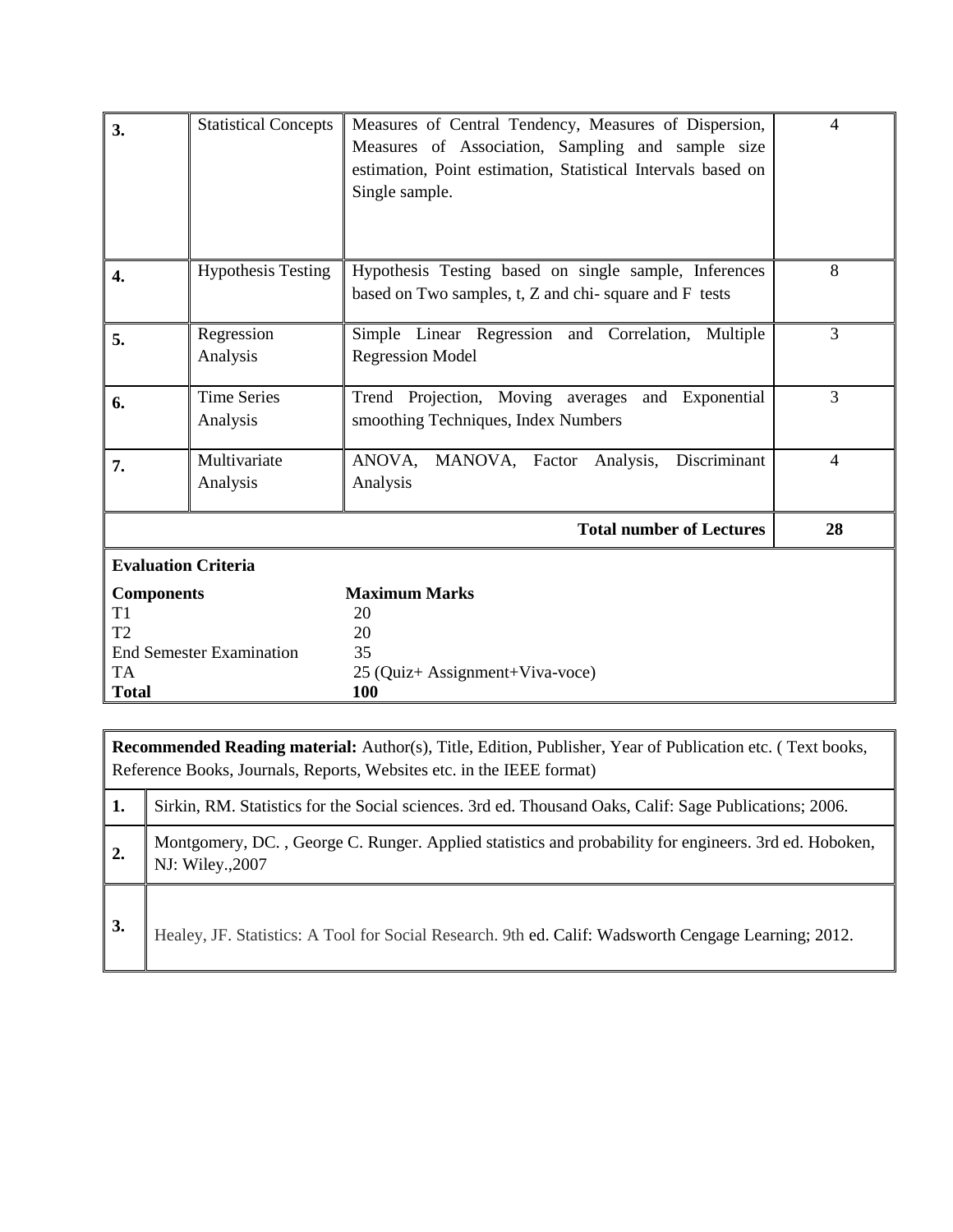## **Detailed Syllabus Lecture-wise Breakup**

| <b>Course Code</b>     | 15B1NHS431                               | <b>Semester</b> : Odd                                                   |  |                                         | Semester III Session 2018-2019 |  |
|------------------------|------------------------------------------|-------------------------------------------------------------------------|--|-----------------------------------------|--------------------------------|--|
|                        |                                          |                                                                         |  | <b>Month</b> from July 2018 to Dec 2018 |                                |  |
| <b>Course Name</b>     | Introduction to Literature               |                                                                         |  |                                         |                                |  |
| <b>Credits</b>         | 3<br><b>Contact Hours</b><br>$2 - 1 - 0$ |                                                                         |  |                                         |                                |  |
| <b>Faculty (Names)</b> | Coordinator(s)                           | Dr. Monali Bhattacharya (Sector 62)<br>Dr. Ekta Srivastava (Sector 128) |  |                                         |                                |  |
|                        | Teacher(s)<br>(Alphabetically)           | Dr. Ekta Srivastava, Dr. Monali Bhattacharya.                           |  |                                         |                                |  |

| <b>COURSE OUTCOMES</b> | <b>COGNITIVE</b><br><b>LEVELS</b>                                                                                                                                            |                            |
|------------------------|------------------------------------------------------------------------------------------------------------------------------------------------------------------------------|----------------------------|
| $C206-5.1$             | Understand figurative language to demonstrate communication skills<br>individually and in a group                                                                            | Understand<br>Level $(C2)$ |
| $C206 - 5.2$           | Develop a critical appreciation of life and society through a close reading of<br>select texts                                                                               | Apply<br>Level(C3)         |
| $C206-5.3$             | Analyze a literary text thematically and stylistically and examine it as<br>representing different spectrum of life, human behaviour, and moral<br>consciousness of society. | Analyse<br>Level(C4)       |
| $C206 - 5.4$           | Interpret Literature as reflection of cultural and moral values of life and society                                                                                          | Evaluate<br>Level(C5)      |

| <b>Module</b><br>No. | <b>Title of the Module</b>                | <b>Topics in the Module</b>                                                                                                                                                                                                                          | <b>No. of Lectures</b><br>for the module |
|----------------------|-------------------------------------------|------------------------------------------------------------------------------------------------------------------------------------------------------------------------------------------------------------------------------------------------------|------------------------------------------|
| 1.                   | Introduction<br>to<br>Literature & Genres | <b>Introduction: Literary Genres, Literary Devices</b>                                                                                                                                                                                               | 3                                        |
| 2.                   | Poems                                     | On His Blindness: John Milton<br>Ode to a Grecian Urn: John Keats<br>My Last Duchess: Robert Browning<br>Success is Counted Sweetest: Emily Dickinson<br>A Prayer before Birth: Louis MacNeice<br>Goodbye Party for Miss Pushpa T.S.: Nissim Ezekiel |                                          |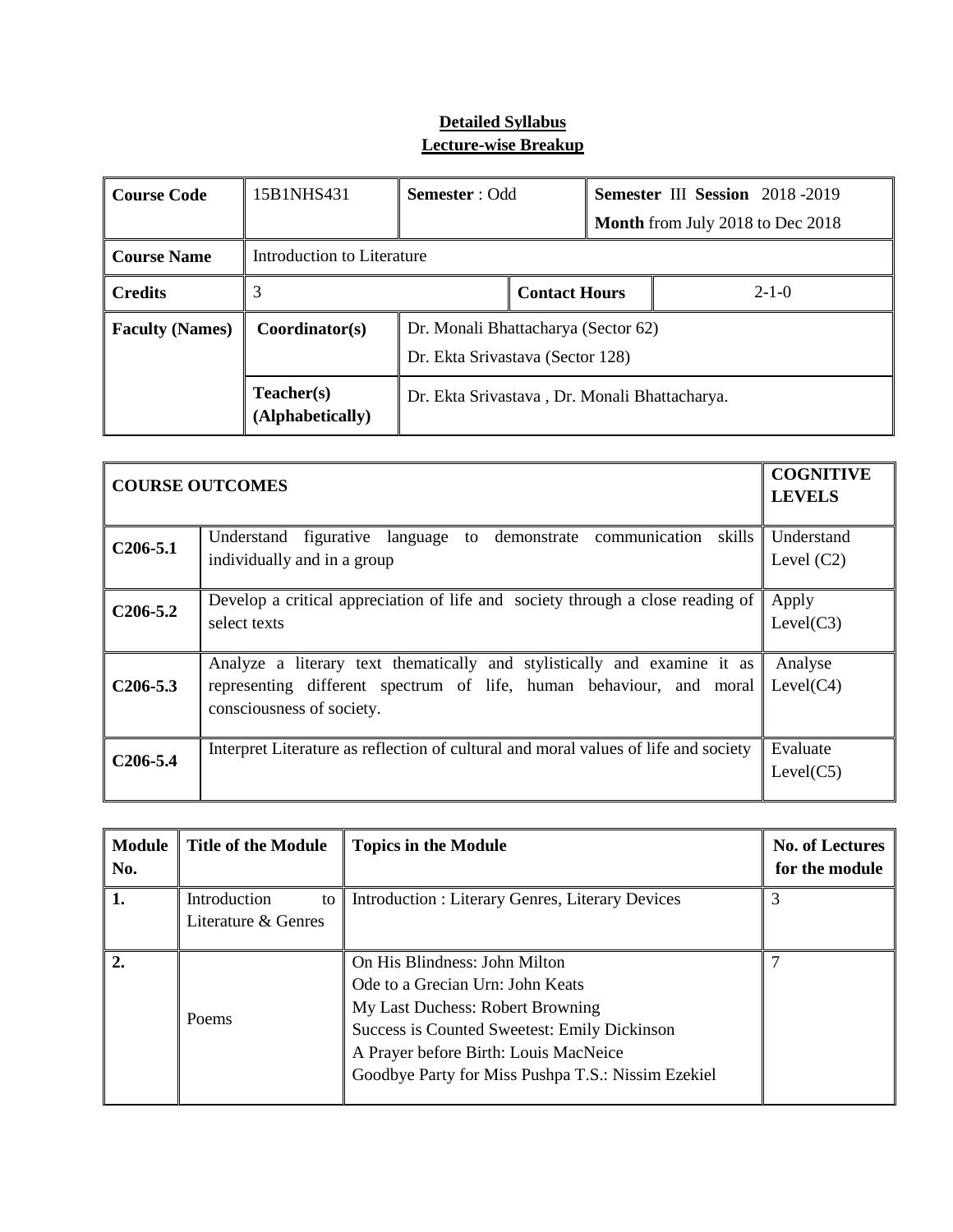| 3.                              |                            |       | The Spectator Club: Richard Steele                  | 6              |  |  |
|---------------------------------|----------------------------|-------|-----------------------------------------------------|----------------|--|--|
|                                 | $\&$<br>Prose              | Short | Ultima Thule: John Galsworthy                       |                |  |  |
|                                 | <b>Stories</b>             |       | Toba Tek Singh: Saadat Hasan Manto                  |                |  |  |
|                                 |                            |       |                                                     |                |  |  |
| 4.                              |                            |       | Select Soliloquies of Macbeth & Hamlet              | 8              |  |  |
|                                 |                            |       | The Characters of Macbeth, Lady Macbeth & Hamlet as |                |  |  |
|                                 | Plays & Drama              |       | Universal Characters.                               |                |  |  |
|                                 |                            |       |                                                     |                |  |  |
|                                 |                            |       | The Caretaker: Harold Pinter                        |                |  |  |
| 5.                              | Novel                      |       | To Sir With Love: E.R. Braithwaite                  | $\overline{4}$ |  |  |
|                                 |                            |       |                                                     |                |  |  |
|                                 |                            |       | <b>Total number of Lectures</b>                     | 28             |  |  |
|                                 | <b>Evaluation Criteria</b> |       |                                                     |                |  |  |
| <b>Components</b>               |                            |       | <b>Maximum Marks</b>                                |                |  |  |
| T <sub>1</sub>                  |                            |       | 20                                                  |                |  |  |
| T <sub>2</sub>                  |                            |       | 20                                                  |                |  |  |
| <b>End Semester Examination</b> |                            |       | 35                                                  |                |  |  |
| TA                              |                            |       | 25 (Paper/Poster, Presentation, Oral Questions)     |                |  |  |
| <b>Total</b>                    |                            |       | <b>100</b>                                          |                |  |  |

|                | Recommended Reading material:                                                                                                                       |
|----------------|-----------------------------------------------------------------------------------------------------------------------------------------------------|
| 1              | M.H. Abrams, 'A Glossary of Literary Terms', 7 <sup>th</sup> Edition, Hienle & Hienle: Thomson Learning, USA,<br>1999                               |
| $\overline{2}$ | Mark William Roche, 'Why Literature matters in the 21 <sup>st</sup> Century', First Edition, Yale University Press,<br>2004.                        |
| 3              | E.R. Braithwaite, 'To Sir With Live', First Edition, Bodley Head, UK, 1959.                                                                         |
|                | Thomas (Ed), "E. R. Braithwaite: "To Sir, with Love"<br>1959",<br>Available<br>Susie<br>at<br>http://www.londonfictions.com                         |
| $\overline{4}$ | Khalid Hasan (Translator), 'Saadat Hasan Maanto : Toba Tek Singh' Reprint, Penguin Books, India,<br>2008.                                           |
| 5              | <b>Harold Pinter,</b> 'The Caretaker: A Play in Three Acts', First Edition, <i>Encore Publishing Co., London</i> ,<br>1960                          |
| 6              | Anon, (n.d.). The Spectator Club. Sir Richard Steele. 1909-14. English [online] Available at:<br>http://www.bartleby.com/27/7.html [Accessed 2018]. |
| $\overline{7}$ | All poems online: http://www.poetryfoundation.org                                                                                                   |
| 8              | <b>Wolfgang Clemen</b> , 'Shakespeare's Soliloquies', First Edition, Routledge, London, 1987.                                                       |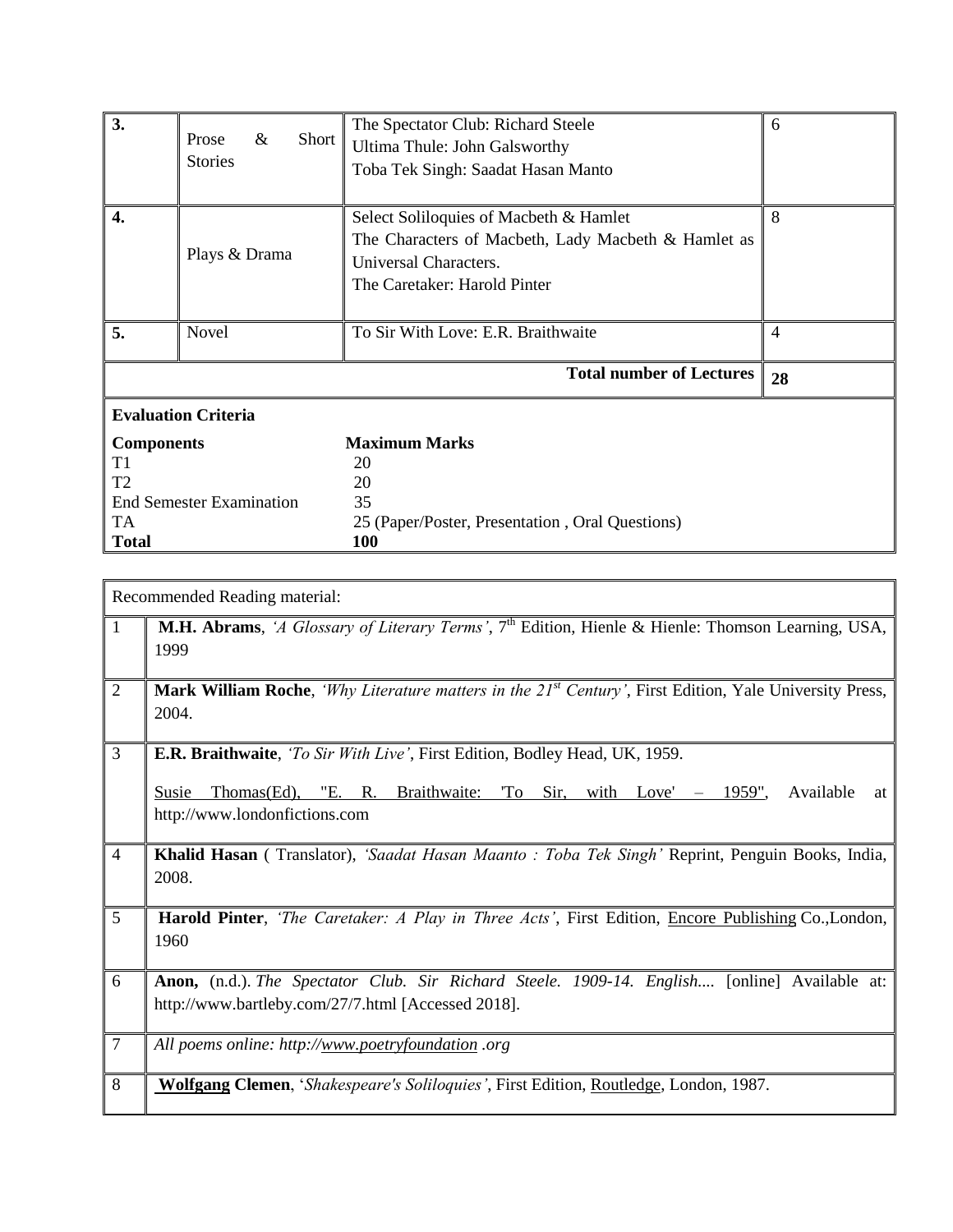#### **Detailed Syllabus Lecture-wise Breakup**

| <b>Course Code</b>     |                                                                                                                                                                                                      | 15B1NHS435                                                                                                |                                                                          | <b>Semester Even</b><br>(specify Odd/Even)                              | <b>Semester</b><br>2019 |                                             | <b>Session</b> 2018 -<br><b>Month from Jan-June 2019</b> |  |
|------------------------|------------------------------------------------------------------------------------------------------------------------------------------------------------------------------------------------------|-----------------------------------------------------------------------------------------------------------|--------------------------------------------------------------------------|-------------------------------------------------------------------------|-------------------------|---------------------------------------------|----------------------------------------------------------|--|
| <b>Course Name</b>     |                                                                                                                                                                                                      | <b>Financial Accounting</b>                                                                               |                                                                          |                                                                         |                         |                                             |                                                          |  |
| <b>Credits</b>         |                                                                                                                                                                                                      | 3                                                                                                         |                                                                          | <b>Contact Hours</b><br>3(2,1,0)                                        |                         |                                             |                                                          |  |
| <b>Faculty (Names)</b> |                                                                                                                                                                                                      |                                                                                                           | Coordinator(s)<br>Dr. Mukta Mani (Sec-62), Dr. Sakshi Varshney (Sec-128) |                                                                         |                         |                                             |                                                          |  |
|                        |                                                                                                                                                                                                      | Teacher(s)<br>(Alphabetically)                                                                            |                                                                          | Dr. Mukta Mani, Dr. Sakshi Varshney                                     |                         |                                             |                                                          |  |
| <b>COURSE OUTCOMES</b> |                                                                                                                                                                                                      |                                                                                                           |                                                                          |                                                                         | <b>COGNITIVE LEVELS</b> |                                             |                                                          |  |
| $C206-8.1$             |                                                                                                                                                                                                      | Understanding level (C2)<br>Understand the basic concepts of Accounting.                                  |                                                                          |                                                                         |                         |                                             |                                                          |  |
| $C206-8.2$             |                                                                                                                                                                                                      |                                                                                                           |                                                                          | Apply accounting concepts for recording of business transactions.       |                         | Applying level (C3)                         |                                                          |  |
| $C206-8.3$             |                                                                                                                                                                                                      | Compare and reconcile the accounting records with other sources of<br>Analyzing level (C4)<br>information |                                                                          |                                                                         |                         |                                             |                                                          |  |
| C <sub>206</sub> -8.4  |                                                                                                                                                                                                      | during accounting process.                                                                                |                                                                          | Evaluate the accounting records to identify and rectify the errors made |                         | Evaluating level (C5)                       |                                                          |  |
| $C206-8.5$             |                                                                                                                                                                                                      | Construct the final accounts of a business<br>Creating (C6)                                               |                                                                          |                                                                         |                         |                                             |                                                          |  |
| <b>Module</b><br>No.   | Title of the<br><b>Topics in the Module</b><br><b>Module</b>                                                                                                                                         |                                                                                                           |                                                                          |                                                                         |                         | No. of<br><b>Lectures</b> for<br>the module |                                                          |  |
| 1.                     | Introduction to<br>Meaning of Accounting, Objectives of Accounting,<br>Understanding Company Management, Stakeholders versus<br>Accounting<br>Shareholders, Financial Reporting Standards, Financial |                                                                                                           |                                                                          |                                                                         | 3                       |                                             |                                                          |  |

| 1. | Introduction to<br>Accounting              | Meaning of Accounting, Objectives of Accounting,<br>Understanding Company Management, Stakeholders versus<br>Shareholders, Financial Reporting Standards, Financial<br>Reporting                                           |  |
|----|--------------------------------------------|----------------------------------------------------------------------------------------------------------------------------------------------------------------------------------------------------------------------------|--|
|    | Understanding<br>Accounting<br>Elements    | Elements of Financial Statements- Assets, Current assets,<br>Liabilities, Current liabilities, Equity, Income, Expenses,<br><b>Accounting Equation</b>                                                                     |  |
| 3. | Accounting<br>Concepts                     | Business entity concept, Money measurement concept,<br>Going concern, Consistency, Matching concept, Cost<br>concept, Dual aspect concept, Materiality, Full disclosure<br>Generally Accepted Accounting Principles (GAAP) |  |
| 4. | Journal<br>Transactions                    | Journal, Rules of Debit and Credit, Compound Journal<br>entry, Opening entry                                                                                                                                               |  |
| 5. | Ledger Posting and<br><b>Trial Balance</b> | Ledger, Posting, relationship between Journal and Ledger,<br>Rules regarding Posting, Trial balance                                                                                                                        |  |
| 6. | Rectification of                           | Different types of errors, their effect on trial balance,                                                                                                                                                                  |  |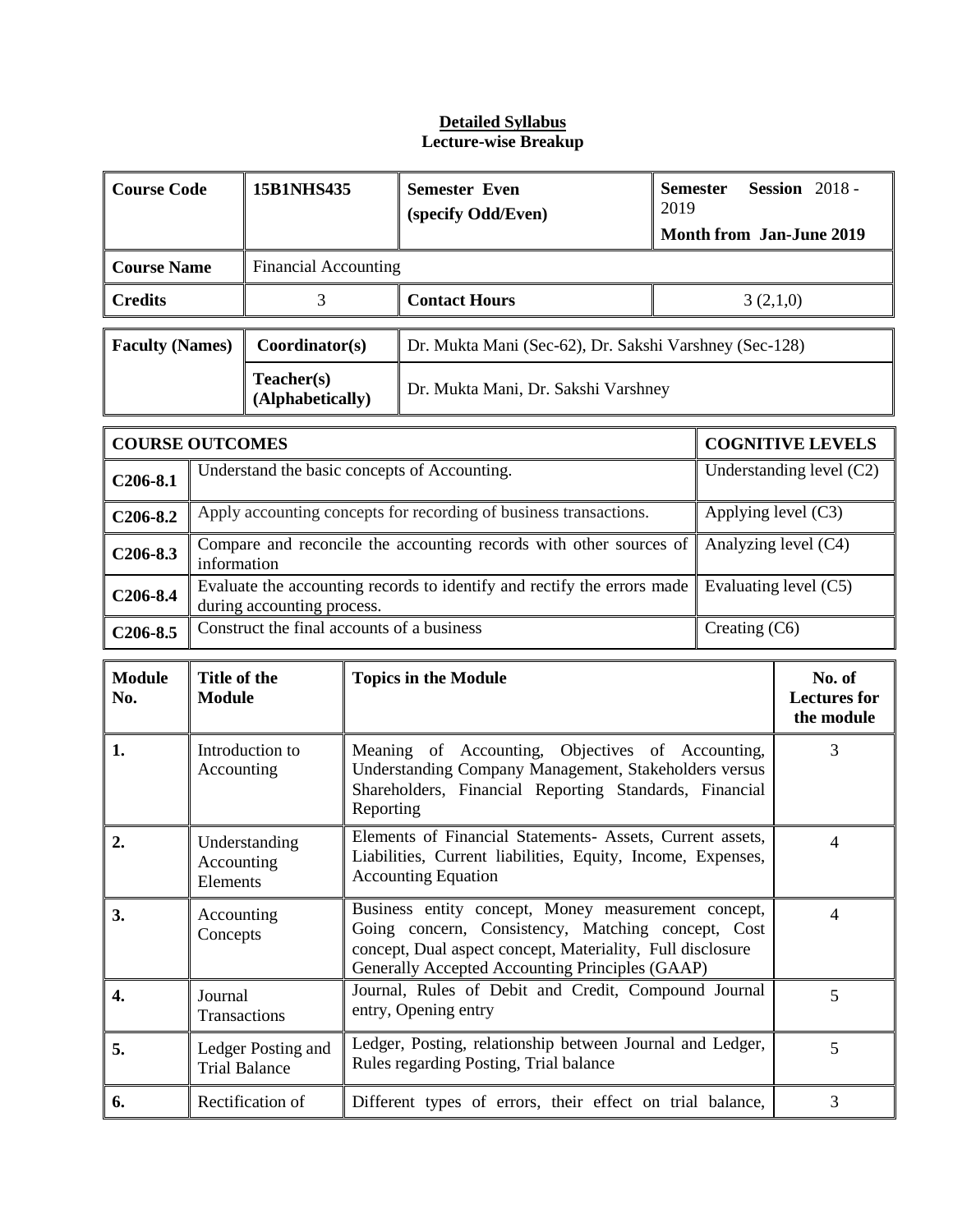|                            | Errors                                                                                                           | rectification and preparation of suspense account                                             |                             |  |  |  |
|----------------------------|------------------------------------------------------------------------------------------------------------------|-----------------------------------------------------------------------------------------------|-----------------------------|--|--|--|
| 7.                         | Bank<br>Reconciliation<br><b>Statement</b>                                                                       | Meaning of Bank Reconciliation Statement, technique of<br>preparing BRS, Causes of difference | $\mathcal{D}_{\mathcal{L}}$ |  |  |  |
| 8.                         | <b>Final Accounts</b>                                                                                            | Trading account, Profit and Loss account, Balance sheet,<br>Adjustment entries                | 2                           |  |  |  |
|                            |                                                                                                                  | <b>Total number of Lectures</b>                                                               | 28                          |  |  |  |
| <b>Evaluation Criteria</b> |                                                                                                                  |                                                                                               |                             |  |  |  |
| <b>Components</b>          |                                                                                                                  | <b>Maximum Marks</b>                                                                          |                             |  |  |  |
| T1                         |                                                                                                                  | 20                                                                                            |                             |  |  |  |
| T <sub>2</sub>             |                                                                                                                  | 20                                                                                            |                             |  |  |  |
|                            | End Semester Examination                                                                                         | 35                                                                                            |                             |  |  |  |
| TA.                        |                                                                                                                  | $25$ (Quiz + Class test + Class Participation)                                                |                             |  |  |  |
| <b>Total</b>               |                                                                                                                  | 100                                                                                           |                             |  |  |  |
|                            | <b>Recommended Reading material:</b> Author(s), Title, Edition, Publisher, Year of Publication etc. (Text books, |                                                                                               |                             |  |  |  |
|                            |                                                                                                                  | Reference Books, Journals, Reports, Websites etc. in the IEEE format)                         |                             |  |  |  |
|                            |                                                                                                                  |                                                                                               |                             |  |  |  |

| <b>Text Books:</b><br>Maheshwari S. N., Financial and Management Accounting, 5 <sup>th</sup> Ed., S. Chand & Sons Publication, 2014.<br>ISBN No.: 978-81-8054-529-0 |
|---------------------------------------------------------------------------------------------------------------------------------------------------------------------|
| <b>Reference Book:</b><br>Ghosh, T.P., Financial Accounting for Managers, 4 <sup>th</sup> Ed., Taxmann Publications, 2009                                           |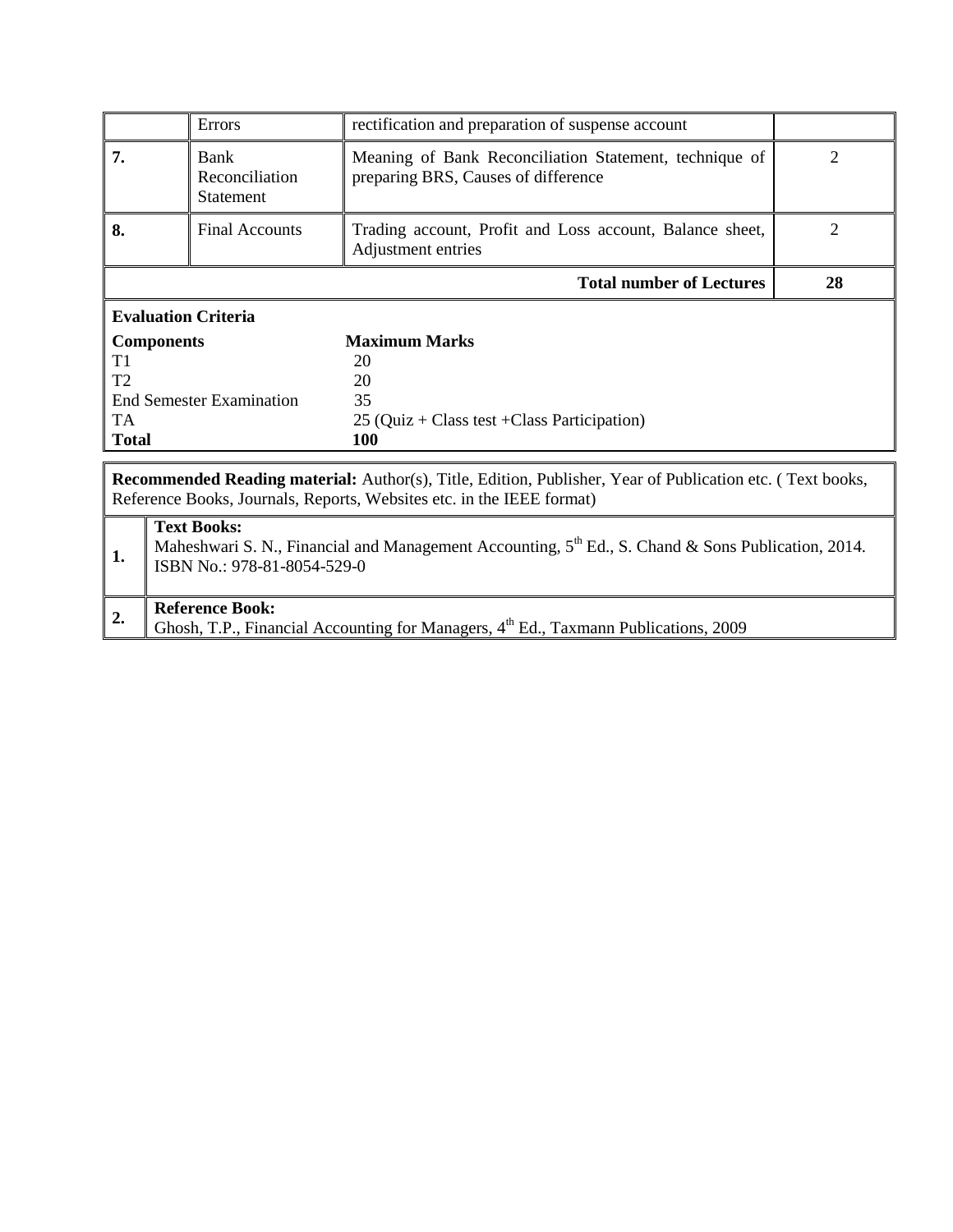|                        |                                                                                                                                                                                                                                                     |                                                                                                                        |               | <b>Lecture-wise Breakup</b>                                                                                                                                                                  |                      |  |                                                                           |                         |                                                |
|------------------------|-----------------------------------------------------------------------------------------------------------------------------------------------------------------------------------------------------------------------------------------------------|------------------------------------------------------------------------------------------------------------------------|---------------|----------------------------------------------------------------------------------------------------------------------------------------------------------------------------------------------|----------------------|--|---------------------------------------------------------------------------|-------------------------|------------------------------------------------|
| <b>Course Code</b>     |                                                                                                                                                                                                                                                     | 16B1NHS333                                                                                                             | Semester: Odd |                                                                                                                                                                                              |                      |  | <b>Semester III Session 2018-2019</b><br>Month from July 2018 to Dec 2018 |                         |                                                |
| <b>Course Name</b>     |                                                                                                                                                                                                                                                     | Ethics and Corporate Governance                                                                                        |               |                                                                                                                                                                                              |                      |  |                                                                           |                         |                                                |
| <b>Credits</b>         |                                                                                                                                                                                                                                                     |                                                                                                                        | 3             |                                                                                                                                                                                              | <b>Contact Hours</b> |  |                                                                           | $2 - 1 - 0$             |                                                |
| <b>Faculty (Names)</b> |                                                                                                                                                                                                                                                     | Coordinator(s)                                                                                                         |               | Dr. Monica Chaudhary(JIIT-62), Dr. Amba Agarwal (JIIT-128)                                                                                                                                   |                      |  |                                                                           |                         |                                                |
|                        |                                                                                                                                                                                                                                                     | Teacher(s)<br>(Alphabetically)                                                                                         |               | Dr. Amba Agarwal, Dr. Monica Chaudhary                                                                                                                                                       |                      |  |                                                                           |                         |                                                |
| <b>COURSE OUTCOMES</b> |                                                                                                                                                                                                                                                     |                                                                                                                        |               |                                                                                                                                                                                              |                      |  |                                                                           | <b>COGNITIVE LEVELS</b> |                                                |
|                        |                                                                                                                                                                                                                                                     |                                                                                                                        |               | After pursuing the above mentioned course, the students will be able to:                                                                                                                     |                      |  |                                                                           |                         |                                                |
| $C206-4.1$             |                                                                                                                                                                                                                                                     |                                                                                                                        |               | Apply the basic principle and theories of ethics in different contexts.                                                                                                                      |                      |  |                                                                           |                         | Applying Level (C3)                            |
| $C206-4.2$             |                                                                                                                                                                                                                                                     | Principles and Functions.                                                                                              |               | Understand the various elements of Corporate Governance Structure,                                                                                                                           |                      |  |                                                                           |                         | Understanding Level (C2)                       |
| $C206-4.3$             |                                                                                                                                                                                                                                                     |                                                                                                                        |               | Analyze perspectives of different stakeholders on ethical issues                                                                                                                             |                      |  |                                                                           |                         | Analyzing Level (C4)                           |
| C <sub>206</sub> -4.4  |                                                                                                                                                                                                                                                     | Illustrate the evolution and development of Corporate Governance in<br>Understanding Level (C2)<br>India and globally. |               |                                                                                                                                                                                              |                      |  |                                                                           |                         |                                                |
| $C206-4.5$             | Evaluate the Corporate Governance failures through real life cases.<br>Evaluating Level (C5)                                                                                                                                                        |                                                                                                                        |               |                                                                                                                                                                                              |                      |  |                                                                           |                         |                                                |
| <b>Module</b><br>No.   | Title of the<br><b>Module</b>                                                                                                                                                                                                                       |                                                                                                                        |               | <b>Topics in the Module</b>                                                                                                                                                                  |                      |  |                                                                           |                         | No. of<br><b>Lectures</b><br>for the<br>module |
| 1.                     | Introduction                                                                                                                                                                                                                                        |                                                                                                                        |               | Ethics, Business Ethics, Corporate Governance, Governance<br>through Inner Consciousness and Sustainability. The Role and<br>Responsibility of Business in Society.                          |                      |  |                                                                           | $\overline{4}$          |                                                |
| 2.                     | Corporate Governance Structure, Corporate Governance<br><b>Ethical Principles</b><br>Principles, Corporate Governance Functions, Failure of<br>in Business<br>Governance and its Consequences.                                                      |                                                                                                                        |               |                                                                                                                                                                                              | $\overline{4}$       |  |                                                                           |                         |                                                |
| 3.                     | Conceptual<br>Introduction, Need and Scope of Corporate Governance in<br>$\overline{4}$<br>India. Developments in Corporate Governance - A Global<br>Framework of<br>Perspective, Elements of Good Corporate Governance.<br>Corporate<br>Governance |                                                                                                                        |               |                                                                                                                                                                                              |                      |  |                                                                           |                         |                                                |
| 4.                     | <b>Board of Directors</b>                                                                                                                                                                                                                           |                                                                                                                        |               | Role of Board of Directors. Organization Climate & Structure<br>and Ethics. Addressing Ethical Dilemmas. Code of Ethics;<br>Ethics Committee. Case Studies and Contemporary<br>Developments. |                      |  | $\overline{4}$                                                            |                         |                                                |
| 5.                     | Board<br>Issues and                                                                                                                                                                                                                                 | Effectiveness -                                                                                                        |               | Board Composition; Diversity in Board Room; Types of<br>Directors; Board's Role and Responsibilities. Relationship<br>between Directors and Executives. Visionary Leadership.                |                      |  |                                                                           |                         | 4                                              |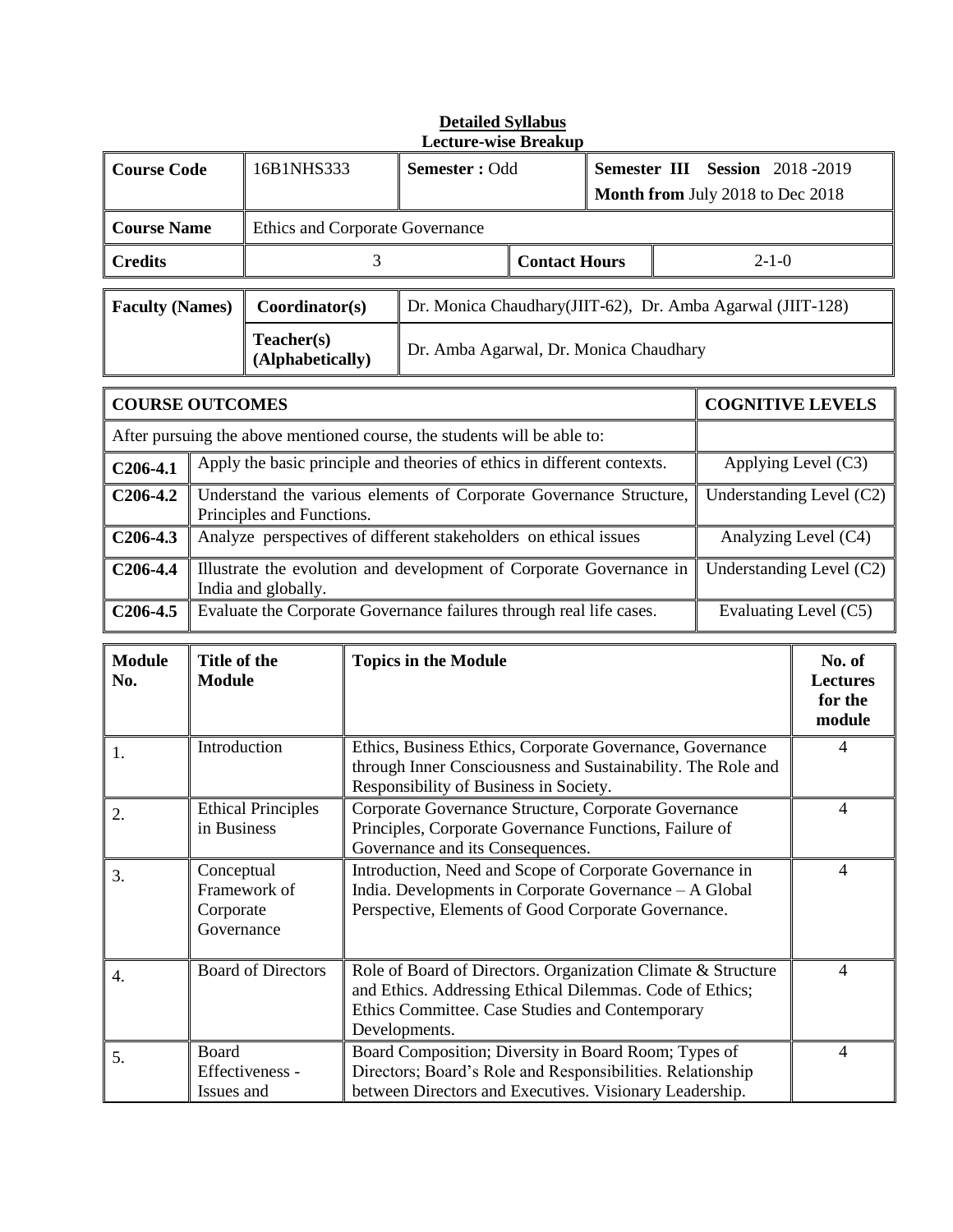|                                       | Challenges                                                                                    | Performance Evaluation of Board and Directors.                                                                                                                                                                                                                                                  |                |
|---------------------------------------|-----------------------------------------------------------------------------------------------|-------------------------------------------------------------------------------------------------------------------------------------------------------------------------------------------------------------------------------------------------------------------------------------------------|----------------|
| 6.                                    | <b>Board Committees</b>                                                                       | Various Board Committees, their Composition, Role,<br>Responsibilities and Contribution. Audit Committee.<br><b>Shareholders Grievance Committee. Remuneration</b><br>Committee. Nomination Committee. Corporate Governance<br>Committee. Corporate Compliance Committee & Other<br>Committees. | 3              |
| 7.                                    | Legislative<br>Framework of<br>Corporate<br>Governance $-$ An<br>International<br>Perspective | Australia, Singapore, South Africa, United Kingdom,<br>Contemporary Developments in the Global Arena.                                                                                                                                                                                           | 3              |
| 8.                                    | Corporate<br>Governance and<br>Other Stakeholders                                             | Employees, Customers, Lenders, Vendors, Government and<br>Society.                                                                                                                                                                                                                              | $\mathfrak{2}$ |
|                                       |                                                                                               |                                                                                                                                                                                                                                                                                                 |                |
|                                       |                                                                                               | <b>Total number of Lectures</b>                                                                                                                                                                                                                                                                 | 28             |
|                                       | <b>Evaluation Criteria</b>                                                                    |                                                                                                                                                                                                                                                                                                 |                |
| T1<br>T2<br><b>TA</b><br><b>Total</b> | <b>Components</b><br><b>End Semester Examination</b>                                          | <b>Maximum Marks</b><br>20<br>20<br>35<br>25 (Presentation & Viva)<br>100                                                                                                                                                                                                                       |                |
|                                       |                                                                                               | Recommended Reading material: Author(s), Title, Edition, Publisher, Year of Publication etc. (Text books,<br>Reference Books, Journals, Reports, Websites etc. in the IEEE format)                                                                                                              |                |
| 1.                                    |                                                                                               | Zabihollah Rezaee, Corporate Governance and Ethics, First Edition, Wiley, 2008.                                                                                                                                                                                                                 |                |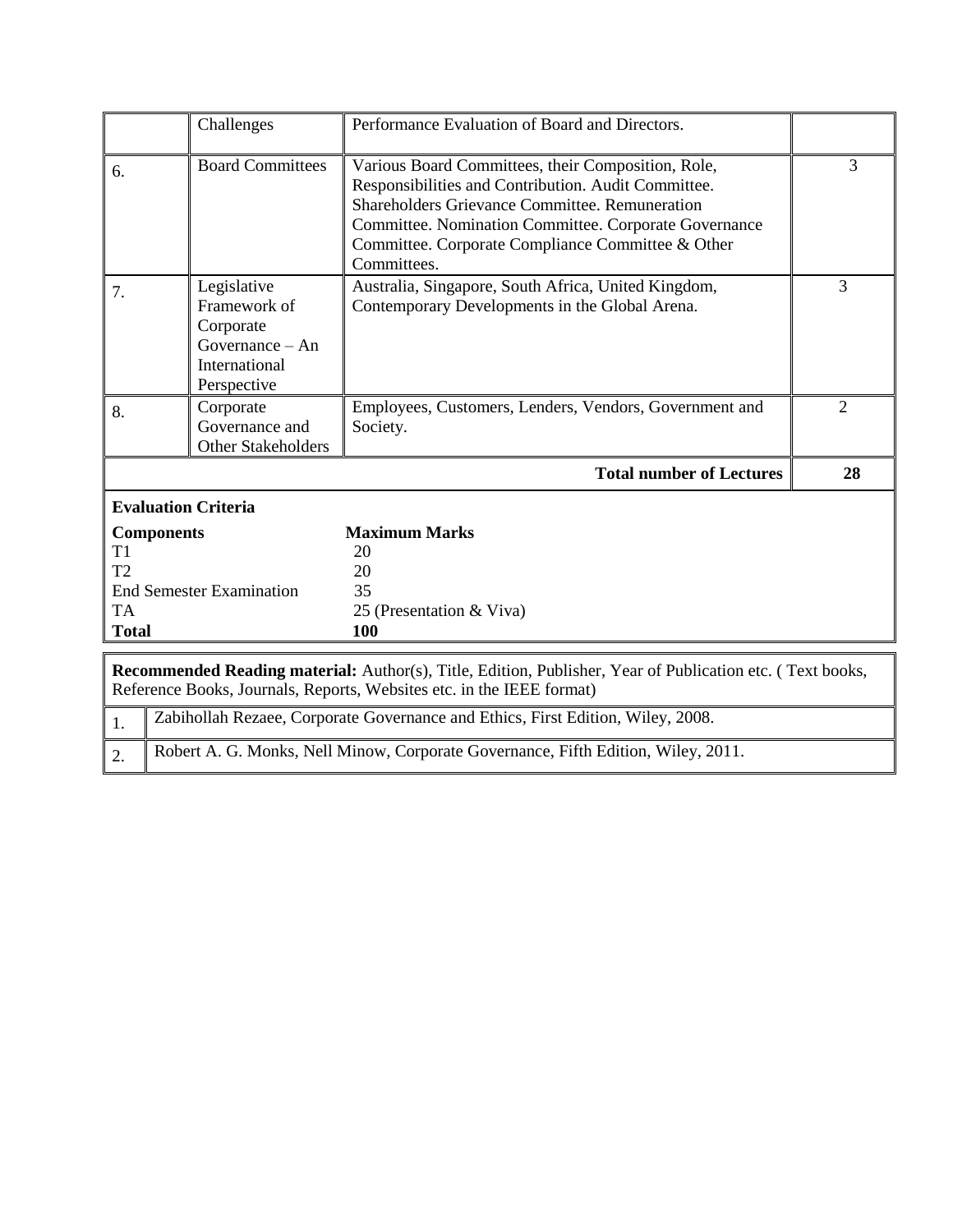|                        |                                                                                                                                                      |                                              |                                                               | <b>Lecture-wise Breakup</b>                                                                                                                                                               |                      |  |                                  |             |                                             |
|------------------------|------------------------------------------------------------------------------------------------------------------------------------------------------|----------------------------------------------|---------------------------------------------------------------|-------------------------------------------------------------------------------------------------------------------------------------------------------------------------------------------|----------------------|--|----------------------------------|-------------|---------------------------------------------|
| <b>Course Code</b>     |                                                                                                                                                      | 16B1NHS331                                   |                                                               | <b>Semester</b> Even<br>Semester 3                                                                                                                                                        |                      |  | <b>Session</b> 2018-2019         |             |                                             |
|                        |                                                                                                                                                      | (specify Odd/Even)                           |                                                               |                                                                                                                                                                                           |                      |  | Month from July 2018 to Dec 2018 |             |                                             |
| <b>Course Name</b>     |                                                                                                                                                      | Social and Legal Issues                      |                                                               |                                                                                                                                                                                           |                      |  |                                  |             |                                             |
| <b>Credits</b>         |                                                                                                                                                      |                                              | 3                                                             |                                                                                                                                                                                           | <b>Contact Hours</b> |  |                                  | $2 - 1 - 0$ |                                             |
| <b>Faculty (Names)</b> |                                                                                                                                                      | Coordinator(s)                               |                                                               | Dr Swati Sharma                                                                                                                                                                           |                      |  |                                  |             |                                             |
|                        |                                                                                                                                                      | Teacher(s)                                   | Dr. Praveen Kumar Sharma, Dr Swati Sharma<br>(Alphabetically) |                                                                                                                                                                                           |                      |  |                                  |             |                                             |
| <b>CO</b> Code         |                                                                                                                                                      | <b>COURSE OUTCOMES</b>                       |                                                               |                                                                                                                                                                                           |                      |  |                                  |             | <b>COGNITIVE LEVELS</b>                     |
| $C206-1.1$             |                                                                                                                                                      | individuals and businesses.                  |                                                               | Demonstrate an understanding of social science and business law to                                                                                                                        |                      |  |                                  |             | Understanding Level (C2)                    |
| $C206-1.2$             |                                                                                                                                                      |                                              |                                                               | Critically evaluate how information technology, contractual<br>agreements, rights and obligations affects business and society                                                            |                      |  |                                  |             | Evaluating Level (C5)                       |
| $C206-1.3$             |                                                                                                                                                      | Analyse legal implications of societal laws. |                                                               |                                                                                                                                                                                           |                      |  |                                  |             | Analyzing Level (C4)                        |
| $C206-1.4$             | Develop acceptable attitudes with respect to ethical cultural and social<br>Applying Level (C3)<br>issues related to technology, system, information |                                              |                                                               |                                                                                                                                                                                           |                      |  |                                  |             |                                             |
| <b>Module</b><br>No.   | Title of the<br><b>Module</b>                                                                                                                        |                                              |                                                               | <b>Topics in the Module</b>                                                                                                                                                               |                      |  |                                  |             | No. of<br><b>Lectures</b> for<br>the module |
| 1.                     | Introduction                                                                                                                                         |                                              | Introduction to Social and Legal Issues                       |                                                                                                                                                                                           |                      |  |                                  | 1           |                                             |
| 2.                     | Social<br>Structure<br>and Impact                                                                                                                    |                                              |                                                               | Social Structure<br>Social Impact on Information system and Technology<br><b>Corporate Social Responsibility</b>                                                                          |                      |  |                                  | 3           |                                             |
| 3.                     | Ethics<br>Business Ethics & Values, Professional Conduct,<br>Code of ethics for an Engineer,<br>Ethics in Bio-Tech.                                  |                                              |                                                               | $\overline{2}$                                                                                                                                                                            |                      |  |                                  |             |                                             |
| 4.                     |                                                                                                                                                      | Societal Laws                                |                                                               | Introduction to Constitution, Right to information,<br><b>Consumer Protection Act,</b>                                                                                                    |                      |  |                                  |             | 6                                           |
| 5.                     |                                                                                                                                                      | <b>Business Laws</b>                         |                                                               | Contract Act, Company Act, Negotiable Instruments Acts                                                                                                                                    |                      |  |                                  | 8           |                                             |
| 6.                     | Intellectual<br>Property &<br>Cyberspace                                                                                                             |                                              |                                                               | Intellectual Property Issues: (What is Intellectual Property,<br>Copyright Law, Trademark and Law of Patent                                                                               |                      |  | 5                                |             |                                             |
| 7.                     | and IT Act                                                                                                                                           | Cyber Crime, Laws                            |                                                               | Computer Crimes (Fraud and Embezzlement, Sabotage &<br>Information Theft, Intruders, Hacking& Cracking),<br>Computer Crime Laws, Digital Forgery, Cyber Terrorism,<br>Wiretapping, IT Act |                      |  |                                  |             | 3                                           |